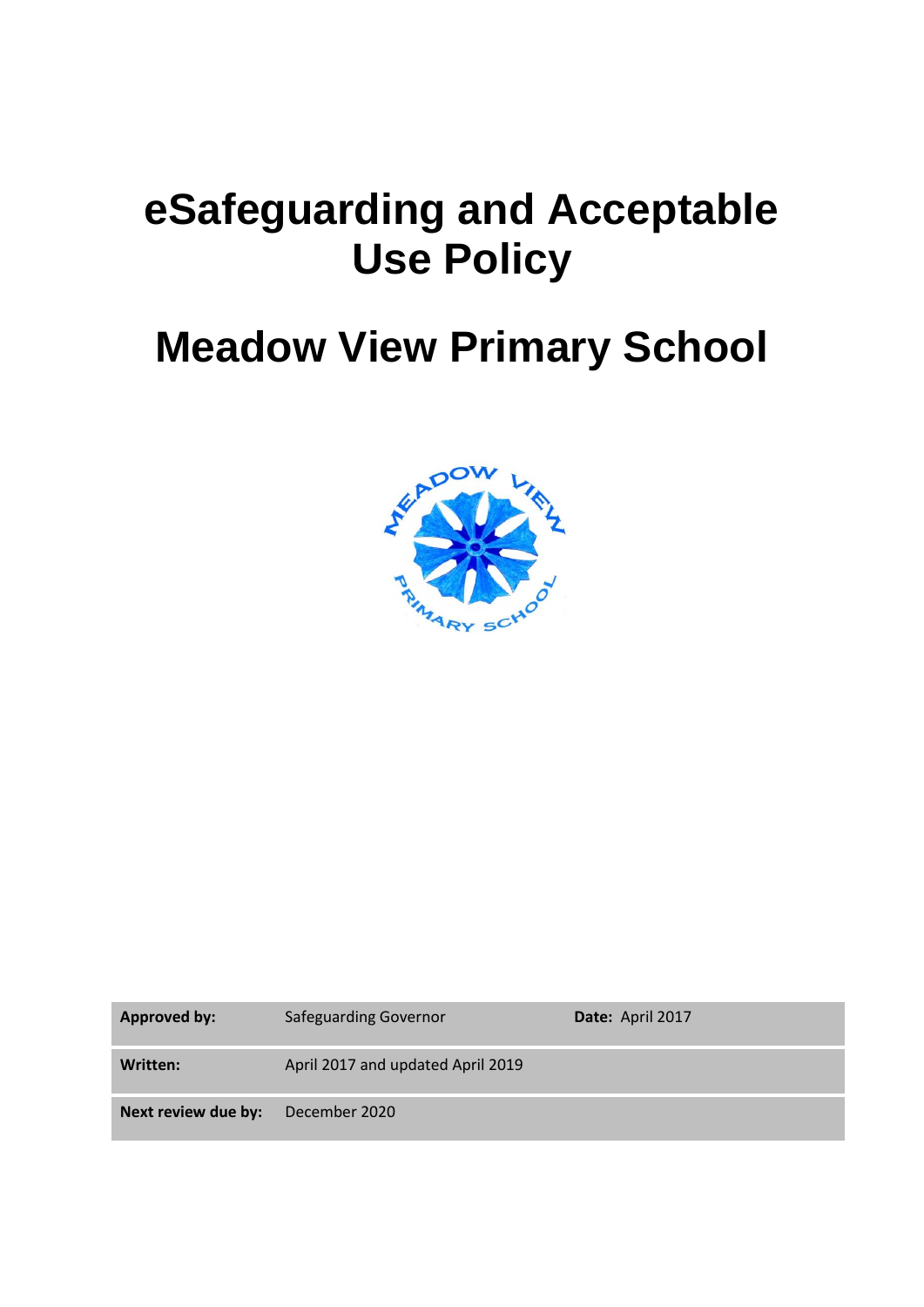# Contents

| eSafeguarding Policy and Acceptable Use Policy for Meadow View Primary School Error!<br><b>Bookmark not defined.</b> |  |
|----------------------------------------------------------------------------------------------------------------------|--|
|                                                                                                                      |  |
|                                                                                                                      |  |
|                                                                                                                      |  |
|                                                                                                                      |  |
|                                                                                                                      |  |
|                                                                                                                      |  |
|                                                                                                                      |  |
|                                                                                                                      |  |
|                                                                                                                      |  |
|                                                                                                                      |  |
|                                                                                                                      |  |
|                                                                                                                      |  |
|                                                                                                                      |  |
|                                                                                                                      |  |
|                                                                                                                      |  |
|                                                                                                                      |  |
|                                                                                                                      |  |
|                                                                                                                      |  |
|                                                                                                                      |  |
|                                                                                                                      |  |
|                                                                                                                      |  |
|                                                                                                                      |  |
|                                                                                                                      |  |
|                                                                                                                      |  |
|                                                                                                                      |  |
|                                                                                                                      |  |
|                                                                                                                      |  |
|                                                                                                                      |  |
|                                                                                                                      |  |
| 14. Using blogs, wikis, podcasts, social networking and other ways for pupils to publish content                     |  |
|                                                                                                                      |  |
|                                                                                                                      |  |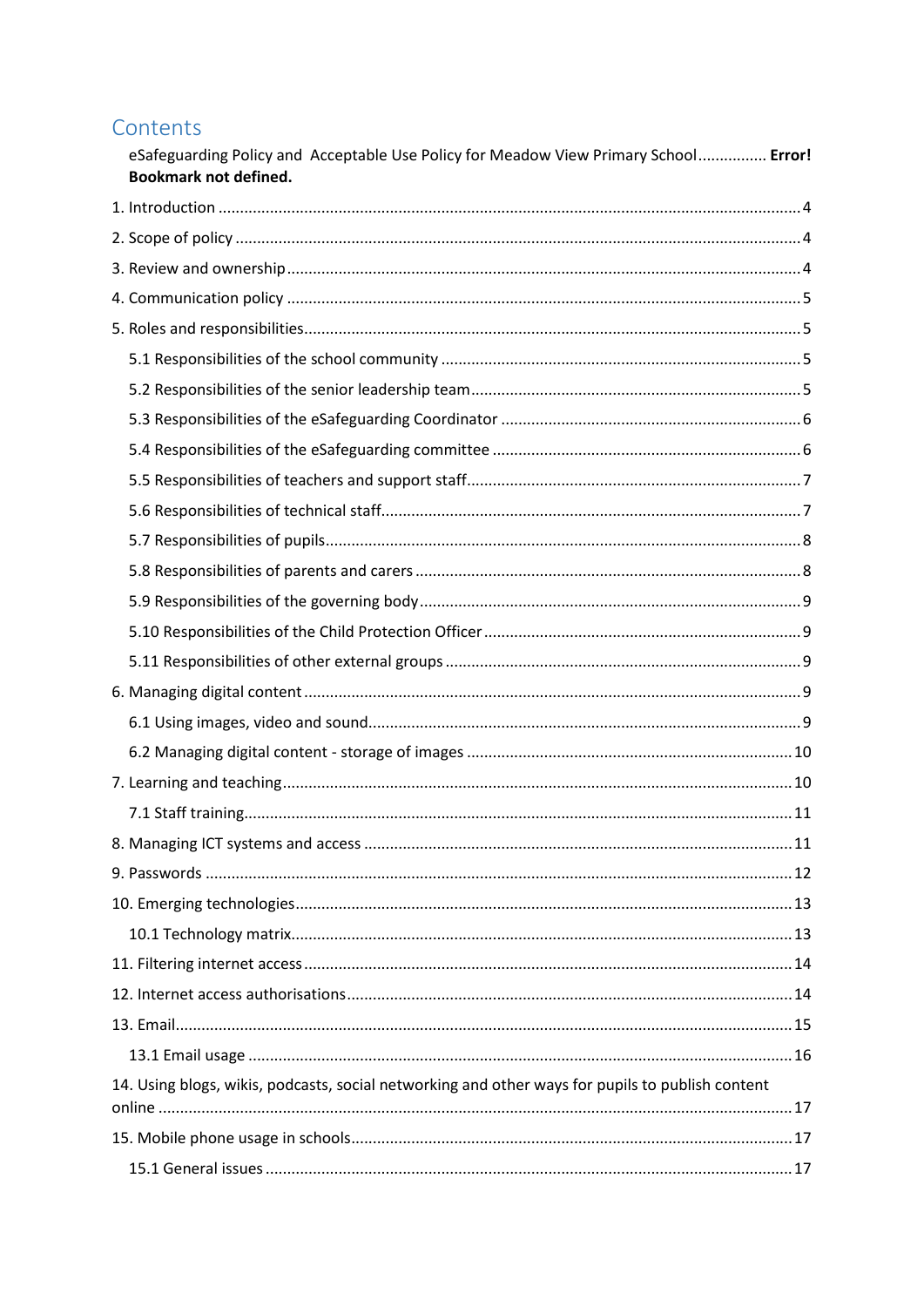<span id="page-2-0"></span>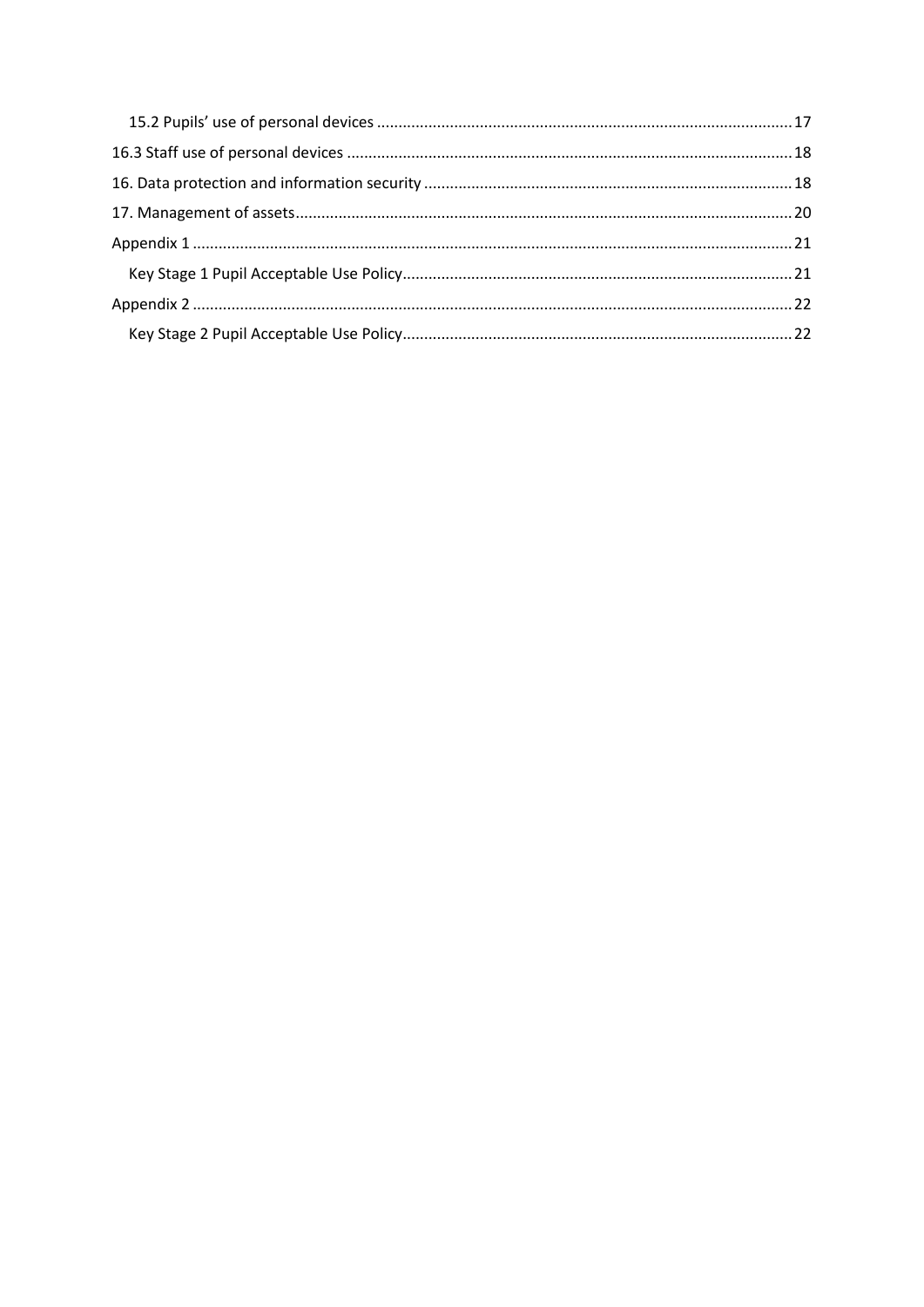### **1. Introduction**

The huge benefits to schools of access to ICT are counterbalanced by the potential risks associated with its misuse or exploitation. To counteract these risks Meadow View Primary school has as part of its wider safeguarding strategy, the following policies:

- **eSafeguarding Policy**
- **Acceptable Use Policy for Pupils for Staff**

The purpose of the eSafeguarding policy is:

- To set out the key principles expected of all members of the school community at Meadow View Primary School with respect to the use of ICT-based technologies.
- To safeguard and protect the children and staff of Meadow View Primary School.
- To assist school staff working with children to work safely and responsibly with the internet and other communication technologies and to monitor their own standards and practice.
- To set clear expectations of behaviour and/or codes of practice relevant to responsible use of the internet for educational, personal or recreational use.
- To ensure that all members of the school community are aware that unlawful or unsafe behaviour is unacceptable and that, where appropriate, disciplinary or legal action will be taken.
- To minimise the risk of misplaced or malicious allegations made against adults who work with pupils.

#### <span id="page-3-0"></span>2. Scope of policy

- This policy applies to the whole school community including Meadow View Primary School's Senior Leadership Team, school board of governors, all staff employed directly or indirectly by the school and all pupils.
- Meadow View Primary School's senior leadership team and school board of governors will ensure that any relevant or new legislation that may impact upon the provision for eSafeguarding within school will be reflected within this policy.
- The Education and Inspections Act 2006 empowers head teachers, to such extent as is reasonable, to regulate the behaviour of students or pupils when they are off the school site and empowers members of staff to impose disciplinary penalties for inappropriate behaviour. This is pertinent to incidents of cyberbullying, or other eSafeguarding-related incidents covered by this policy, which may take place out of school, but is linked to membership of the school.
- The school will clearly detail its management of incidents within this policy, associated behaviour and anti-bullying policies and will, where known, inform parents and carers of incidents of inappropriate eSafeguarding behaviour that takes place out of school.

#### <span id="page-3-1"></span>3. Review and ownership

 The school has appointed an eSafeguarding coordinator who will be responsible for document ownership, review and updates.

-The eSafeguarding policy has been written by the school eSafeguarding Coordinator and is current and appropriate for its intended audience and purpose.

-The school eSafeguarding policy has been agreed by the senior leadership team and approved by governors.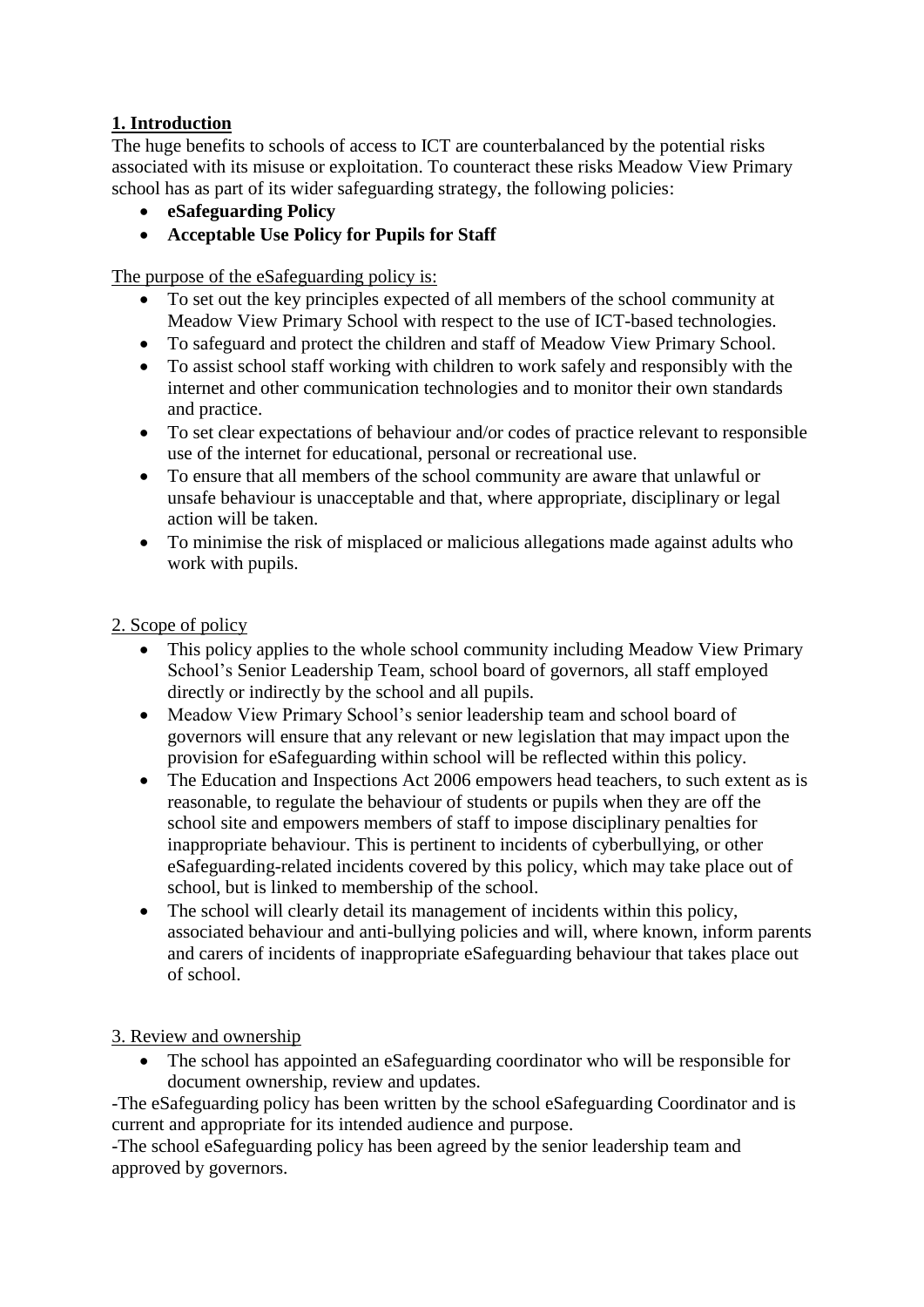-The eSafeguarding policy will be reviewed annually or when any significant changes occur with regard to the technologies in use within the school

-The School has appointed a member of the governing body to take lead responsibility for eSafeguarding.

-All amendments to the school eSafeguarding policy will be discussed in detail with all members of teaching staff.

<span id="page-4-0"></span>4. Communication policy

- The Meadow View Primary School's senior leadership team will be responsible for ensuring all members of school staff and pupils are aware of the existence and contents of the school eSafeguarding policy and the use of any new technology within school.
- The eSafeguarding policy will be provided to and discussed with all members of staff formally.
- All amendments will be published and awareness sessions will be held for all members of the school community.
- Any amendments will be discussed by the School Council to ensure the language and vocabulary is appropriate and understandable for the policy's intended audience.
- An eSafeguarding or eSafety module will be included in the PSHE, Citizenship and/or ICT curricula covering and detailing amendments to the eSafeguarding policy.
- An eSafeguarding or eSafety training programme will be established across the school to include a regular review of the eSafeguarding policy.
- eSafeguarding or eSafety training will be part of the transition programme across the Key Stages and when moving between establishments, pupils' responsibilities regarding the school eSafeguarding policy will be reviewed.
- Pertinent points from the school eSafeguarding policy will be reinforced across the curriculum and across all subject areas when using ICT equipment within school.
- The key messages contained within the eSafeguarding policy will be reflected and consistent within all acceptable use policies in place within school.
- We endeavour to embed eSafeguarding messages across the curriculum whenever the internet or related technologies are used
- The eSafeguarding policy will be introduced to the pupils at the start of each school year
- eSafeguarding posters will be prominently displayed around the school

#### <span id="page-4-1"></span>5. Roles and responsibilities

#### <span id="page-4-2"></span>5.1 Responsibilities of the school community

 $\Box$  We believe that eSafeguarding is the responsibility of the whole school community, and everyone has a responsibility to ensure that all members of the community are able to benefit from the opportunities that technology provides for learning and teaching. The following responsibilities demonstrate how each member of the community will contribute.

<span id="page-4-3"></span>5.2 Responsibilities of the senior leadership team

• The Headteacher is ultimately responsible for eSafeguarding provision (including eSafeguarding) for all members of the school community, though the day-to-day responsibility for eSafeguarding will be delegated to the eSafeguarding coordinator.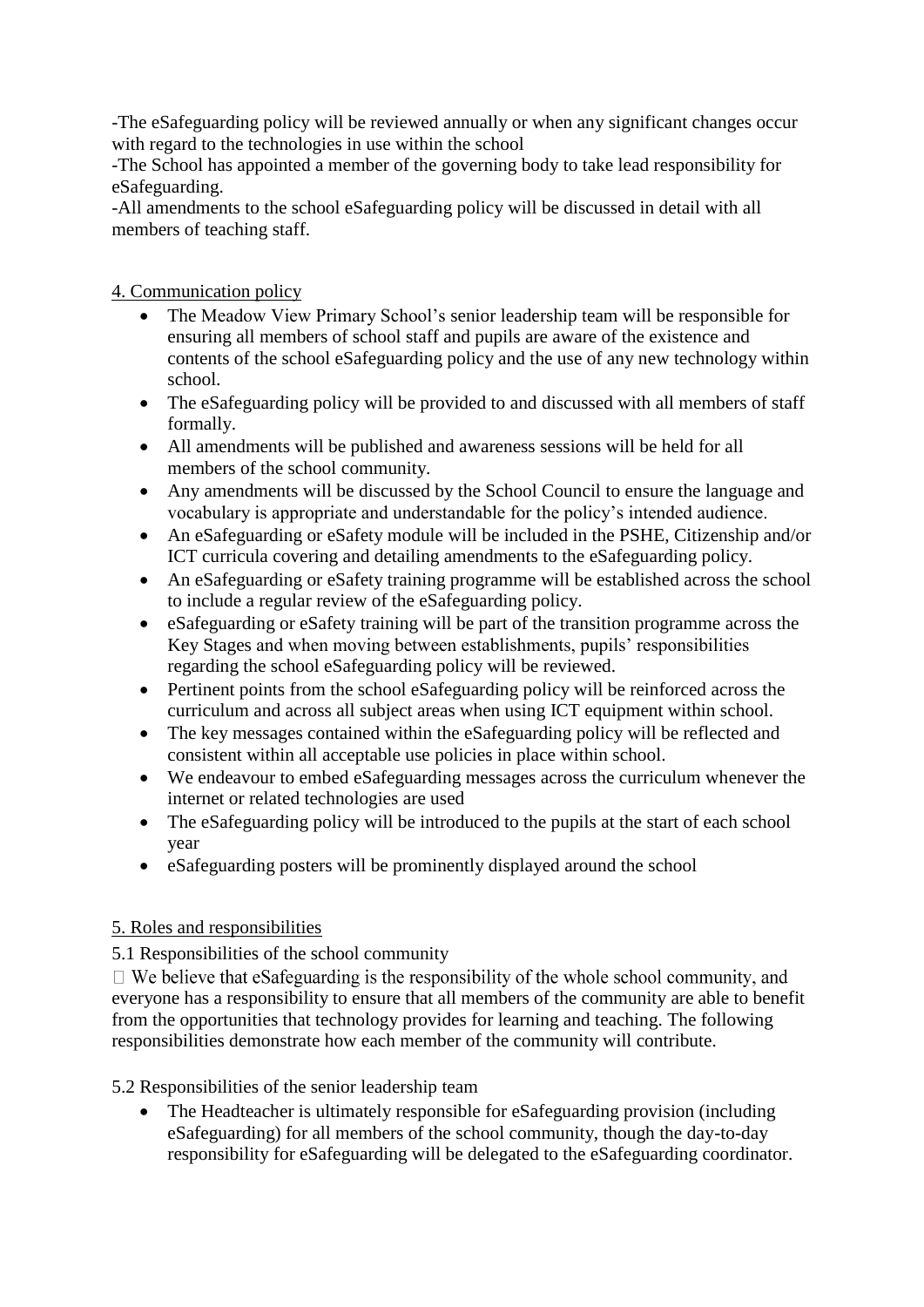- The Headteacher and senior leadership team are responsible for ensuring that the eSafeguarding Coordinator and other relevant staff receive suitable training to enable them to carry out their eSafeguarding roles and to train other colleagues when necessary.
- The Headteacher and senior leadership team will ensure that there is a mechanism in place to allow for monitoring and support of those in school who carry out the internal eSafeguarding monitoring role. This provision provides a safety net and also supports those colleagues who take on important monitoring roles.
- The senior leadership team will receive monitoring reports from the eSafeguarding **Coordinator**
- The Headteacher and senior leadership team should ensure that they are aware of procedures to be followed in the event of a serious eSafeguarding incident.
- The Headteacher and senior leadership team should receive update reports from the incident management team

<span id="page-5-0"></span>5.3 Responsibilities of the eSafeguarding Coordinator

- To promote an awareness and commitment to eSafeguarding throughout the school
- To be the first point of contact in school on all eSafeguarding matters
- To take day-to-day responsibility for eSafeguarding within school and to have a leading role in establishing and reviewing the school eSafeguarding policies and procedures
- To lead the school eSafeguarding group or committee
- To have regular contact with other eSafeguarding committees, e.g. the local authority, Local Safeguarding Children Board
- To communicate regularly with school technical staff
- To communicate regularly with the designated eSafeguarding governor
- To communicate regularly with the senior leadership team
- To create and maintain eSafeguarding policies and procedures
- To develop an understanding of current eSafeguarding issues, guidance and appropriate legislation
- To ensure that all members of staff receive an appropriate level of training in eSafeguarding issues
- To ensure that eSafeguarding education is embedded across the curriculum
- To ensure that eSafeguarding is promoted to parents and carers
- To liaise with the local authority, the Local Safeguarding Children Board and other relevant agencies as appropriate
- To monitor and report on eSafeguarding issues to the eSafeguarding group and the senior leadership team as appropriate
- To ensure that all staff are aware of the procedures that need to be followed in the event of an eSafeguarding incident
- To ensure that an eSafeguarding incident log is kept up to date

<span id="page-5-1"></span>5.4 Responsibilities of the eSafeguarding committee

- To ensure that the school eSafeguarding policy is current and pertinent
- To ensure that the school eSafeguarding policy is reviewed at prearranged time intervals
- To ensure that school Acceptable Use Policies are appropriate for the intended audience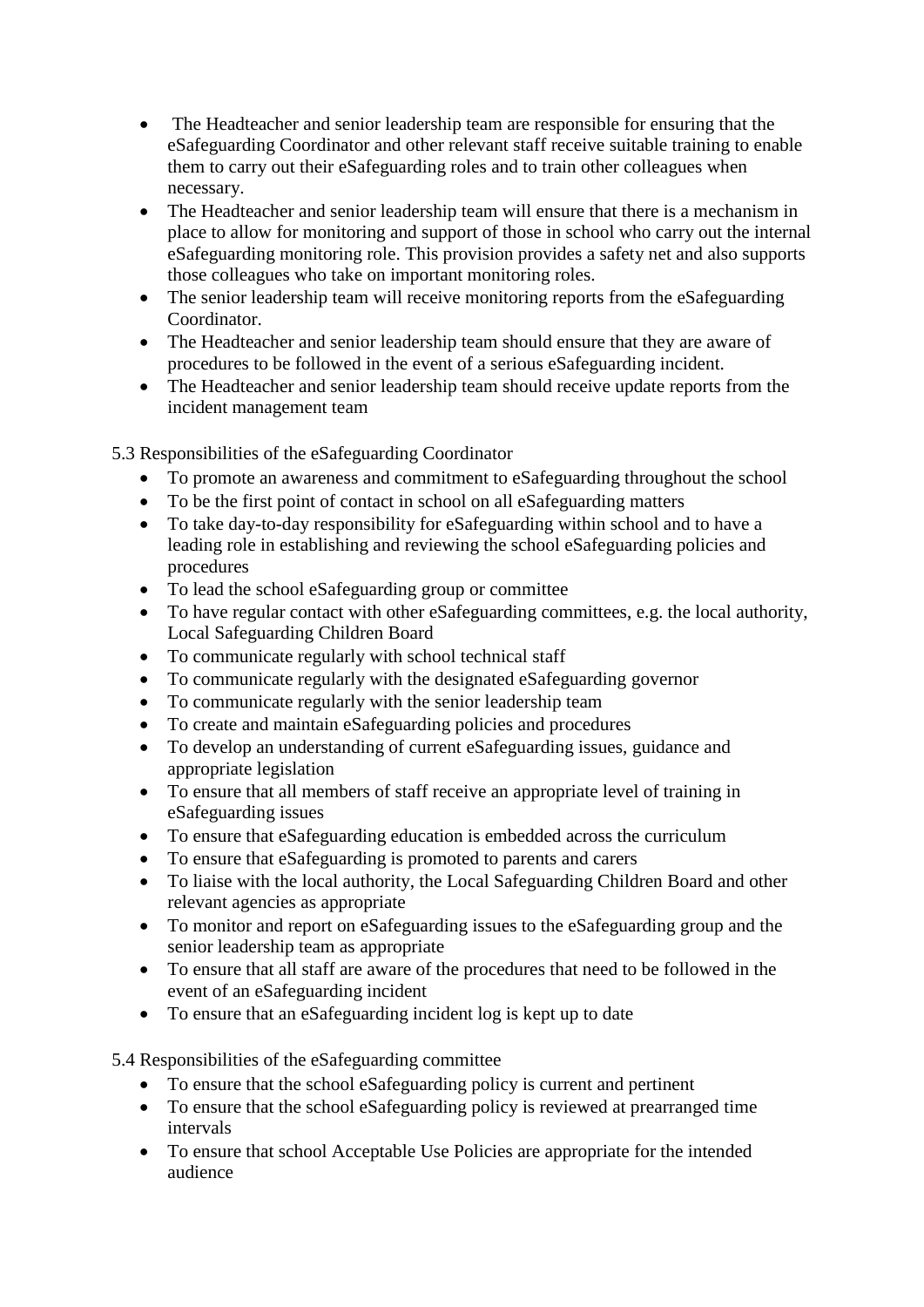To promote to all members of the school community the safe use of the internet and any technologies deployed within school

<span id="page-6-0"></span>5.5 Responsibilities of teachers and support staff

- To read, understand and help promote the school's eSafeguarding policies and guidance
- To read, understand and adhere to the school staff Acceptable Use Policy
- To report any suspected misuse or problem to the eSafeguarding coordinator
- To develop and maintain an awareness of current eSafeguarding issues and guidance
- To model safe and responsible behaviours in their own use of technology
- To ensure that any digital communications with pupils should be on a professional level and only through school based systems, **NEVER** through personal mechanisms, e.g. email, text, mobile phones etc.
- To embed eSafeguarding messages in learning activities across all areas of the curriculum.
- To supervise and guide pupils carefully when engaged in learning activities involving technology
- To ensure that pupils are fully aware of research skills and are fully aware of legal issues relating to electronic content such as copyright laws
- To be aware of eSafeguarding issues related to the use of mobile phones, cameras and handheld devices
- To understand and be aware of incident-reporting mechanisms that exist within the school
- To maintain a professional level of conduct in personal use of technology at all times

<span id="page-6-1"></span>5.6 Responsibilities of technical staff

- To read, understand, contribute to and help promote the school's eSafeguarding policies and guidance
- To read, understand and adhere to the school staff Acceptable Use Policy
- To report any eSafeguarding related issues that come to your attention to the eSafeguarding coordinator.
- To develop and maintain an awareness of current eSafeguarding issues, legislation and guidance relevant to their work
- To maintain a professional level of conduct in your personal use of technology at all times
- To support the school in providing a safe technical infrastructure to support learning and teaching
- To ensure that access to the school network is only through an authorised, restricted mechanism
- To ensure that provision exists for misuse detection and malicious attack
- To take responsibility for the security of the school ICT system
- To liaise with the local authority and other appropriate people and organisations on technical issues
- To document all technical procedures and review them for accuracy at appropriate intervals
- To restrict all administrator level accounts appropriately
- To ensure that access controls exist to protect personal and sensitive information held on school-owned devices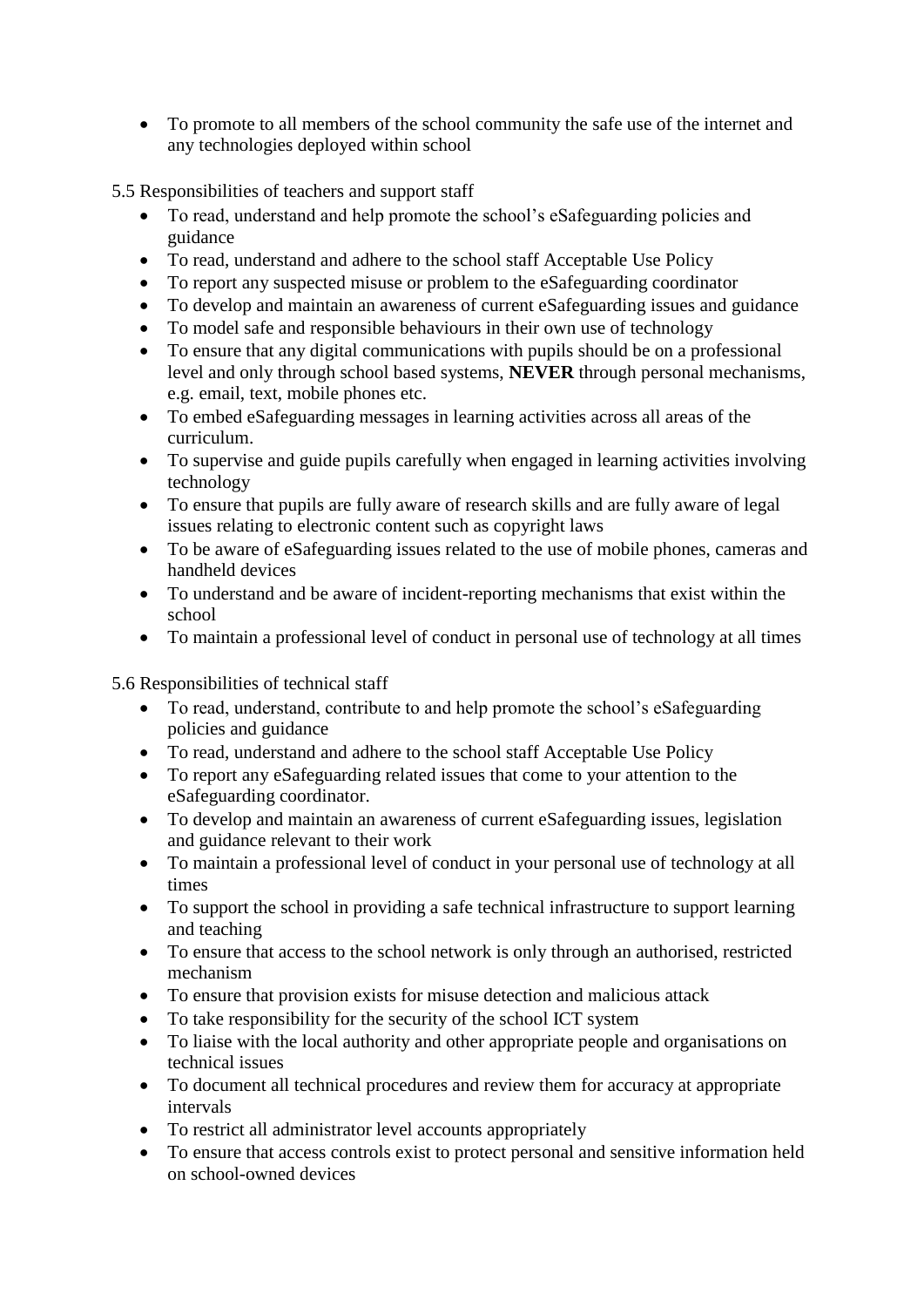- To ensure that appropriate physical access controls exist to control access to information systems and telecommunications equipment situated within school
- To ensure that appropriate backup procedures exist so that critical information and systems can be recovered in the event of a disaster
- To ensure that controls and procedures exist so that access to school-owned software assets is restricted
- To be a member of the incident-management team that meets termly to review eSafeguarding incidents that have occurred within school

<span id="page-7-0"></span>5.7 Responsibilities of pupils

- To read, understand and adhere to the school pupil Acceptable Use Policy
- To help and support the school in the creation of eSafeguarding policies and practices and to adhere to any policies and practices the school creates
- To know and understand school policies on the use of mobile phones, digital cameras and handheld devices
- To know and understand school policies on the taking and use of mobile phones
- To know and understand school policies regarding cyberbullying
- To take responsibility for learning about the benefits and risks of using the internet and other technologies safely both in school and at home
- To be fully aware of research skills and of legal issues relating to electronic content such as copyright laws
- To take responsibility for each other's safe and responsible use of technology in school and at home, including judging the risks posed by the personal technology owned and used outside school
- To ensure they respect the feelings, rights, values and intellectual property of others in their use of technology in school and at home To understand what action they should take if they feel worried, uncomfortable, vulnerable or at risk while using technology in school and at home, or if they know of someone who this is happening to
- To understand the importance of reporting abuse, misuse or access to inappropriate materials and to be fully aware of the incident-reporting mechanisms that exists within school
- To discuss eSafeguarding issues with family and friends in an open and honest way

<span id="page-7-1"></span>5.8 Responsibilities of parents and carers

- To help and support the school in promoting eSafeguarding
- To read, understand and promote the school pupil Acceptable Use Policy with their children
- To take responsibility for learning about the benefits and risks of using the internet and other technologies that their children use in school and at home
- To take responsibility for their own awareness and learning in relation to the opportunities and risks posed by new and emerging technologies
- To discuss eSafeguarding concerns with their children, show an interest in how they are using technology and encourage them to behave safely and responsibly when using technology
- To model safe and responsible behaviours in their own use of technology
- To consult with the school if they have any concerns about their children's use of technology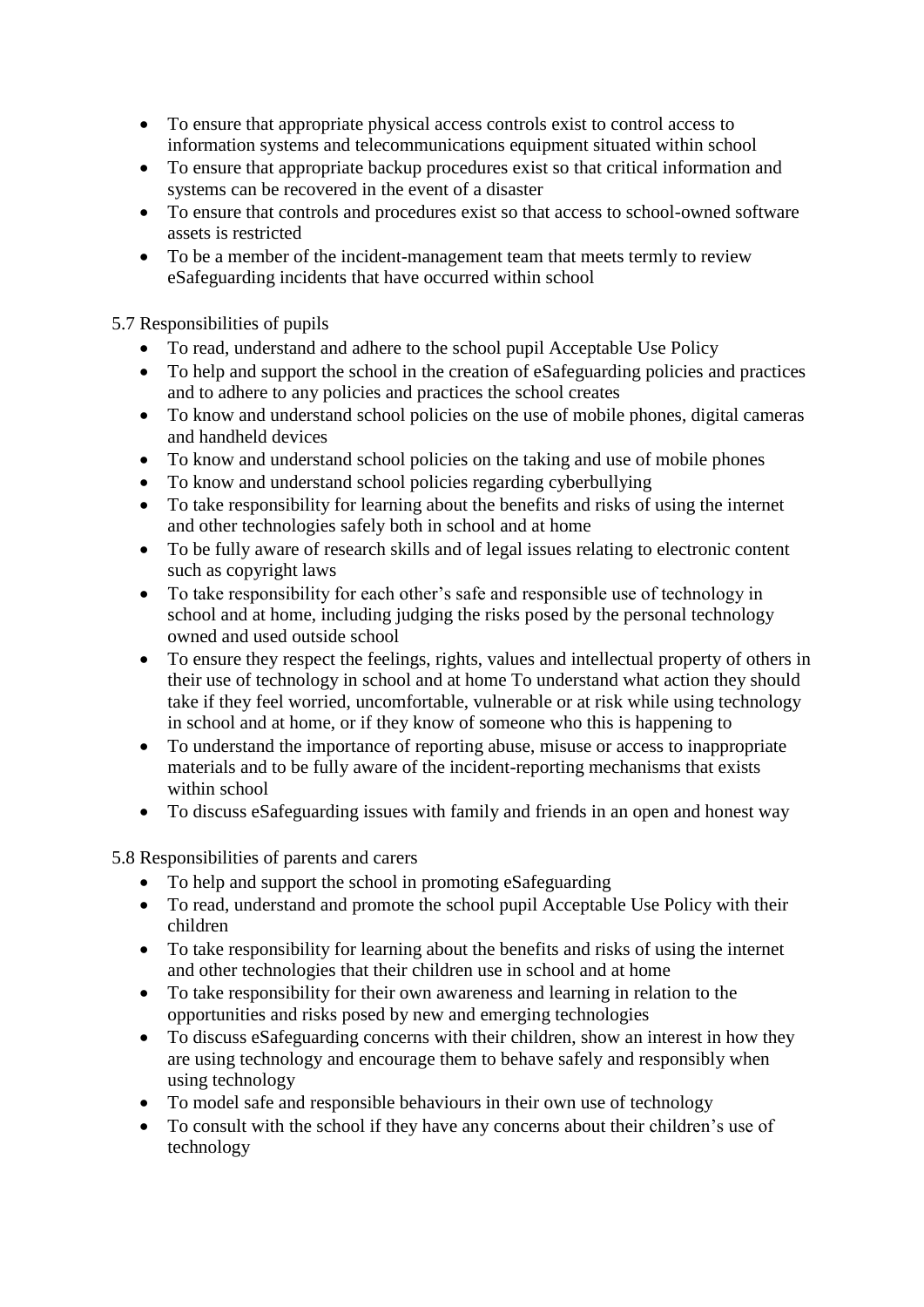<span id="page-8-0"></span>5.9 Responsibilities of the governing body

- To read, understand, contribute to and help promote the school's eSafeguarding policies and guidance
- To develop an overview of the benefits and risks of the internet and common technologies used by pupils
- To develop an overview of how the school ICT infrastructure provides safe access to the internet
- To develop an overview of how the school encourages pupils to adopt safe and responsible behaviours in their use of technology in and out of school
- To support the work of the eSafeguarding group in promoting and ensuring safe and responsible use of technology in and out of school, including encouraging parents to become engaged in eSafeguarding activities
- To ensure appropriate funding and resources are available for the school to implement its eSafeguarding strategy

<span id="page-8-1"></span>5.10 Responsibilities of the Child Protection Officer

- To understand the issues surrounding the sharing of personal or sensitive information
- To understand the dangers regarding access to inappropriate online contact with adults and strangers
- To be aware of potential or actual incidents involving grooming of young children
- To be aware of and understand cyberbullying and the use of social media for this purpose

<span id="page-8-2"></span>5.11 Responsibilities of other external groups

- The school will liaise with local organisations to establish a common approach to eSafeguarding and the safe use of technologies
- The school will be sensitive and show empathy to internet-related issues experienced by pupils out of school, e.g. social networking sites, and offer appropriate advice where appropriate
- Any external organisations will sign an Acceptable Use Policy prior to using any equipment or the internet within school
- The school will provide an Acceptable Use Policy for any guest who needs to access the school computer system or internet on school grounds
- The school will ensure that appropriate levels of supervision exist when external organisations make use of the internet and ICT equipment within school

#### <span id="page-8-3"></span>**6**. Managing digital content

<span id="page-8-4"></span>6.1 Using images, video and sound

 Written permission from parents or carers will be obtained for the following locations before photographs of pupils are published. This will be done annually or as part of the home-school agreement on entry to the school:

o *On the school website, Twitter or blog* 

o *In the school prospectus and other printed promotional material, e.g. newspapers In display material that may be used around the school* 

o *In display material that may be used off site* 

o *Recorded or transmitted on a video or via webcam in an educational conference*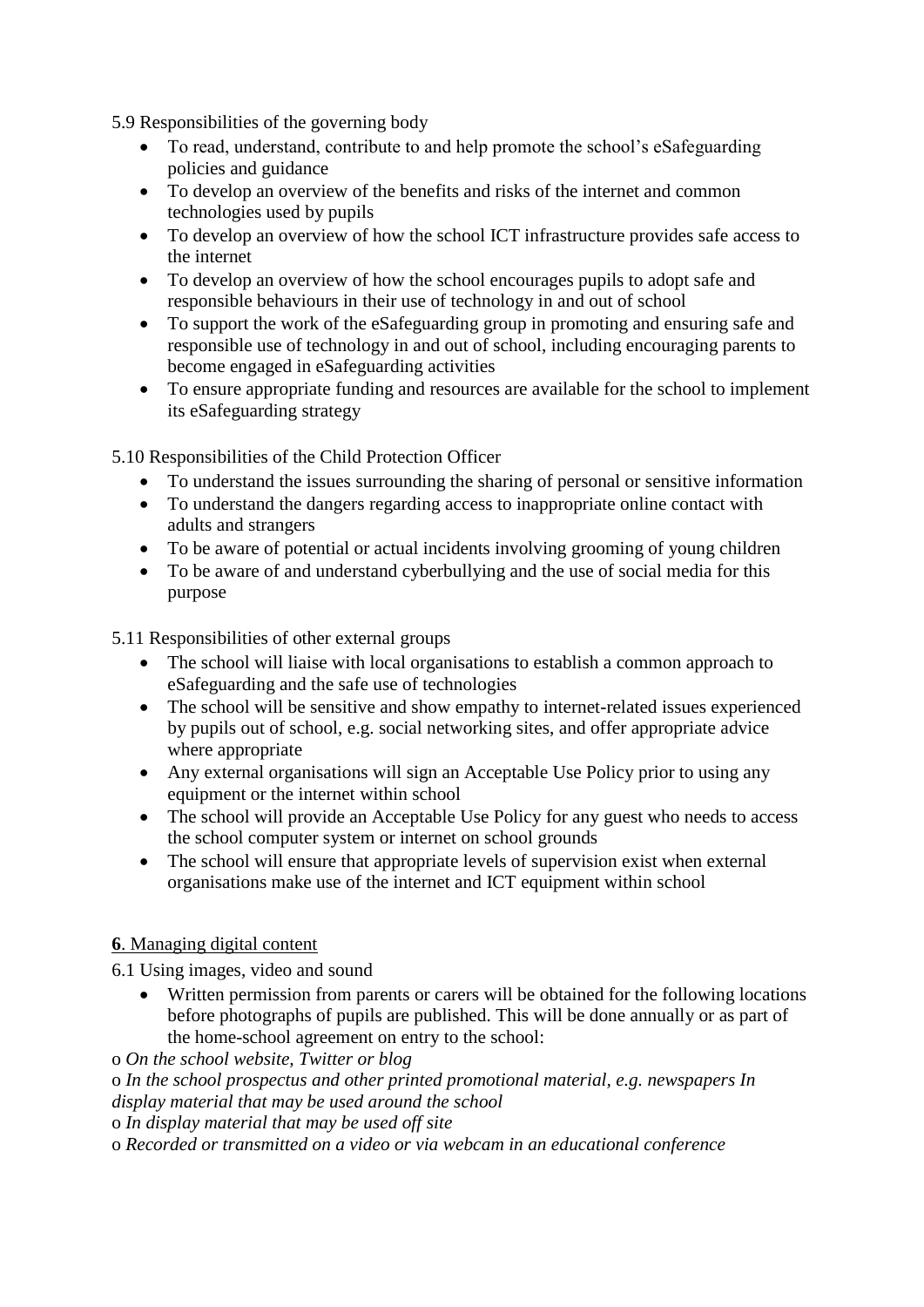- Parents and carers may withdraw permission, in writing, at any time. Consent has to be given by both parents in order for it to be deemed valid.
- We will remind pupils of safe and responsible behaviours when creating, using and storing digital images, video and sound.
- We will remind pupils of the risks of inappropriate use of digital images, video and sound in their online activities both at school and at home.
- Pupils and staff will only use school equipment to create digital images, video and sound. In exceptional circumstances, personal equipment may be used with permission from the Headteacher provided that any media is transferred solely to a school device and deleted from any personal devices. In particular, digital images, video and sound will not be taken without the permission of participants; images and video will be of appropriate activities and participants will be in appropriate dress; full names of participants will not be used either within the resource itself, within the file name or in accompanying text online; such resources will not be published online without the permission of the staff and pupils involved.
- If pupils are involved, relevant parental permission will also be sought before resources are published online.
- Parents may take photographs at school events: however, they must ensure that any images or videos taken involving children other than their own are for personal use and will not be published on the internet including social networking sites (optional unless appropriate security settings are enabled and set to maximum)
- When searching for images, video or sound clips, pupils will be taught about copyright and acknowledging ownership.

<span id="page-9-0"></span>6.2 Managing digital content - storage of images

- Any images, videos or sound clips of pupils must be stored on the school network and never transferred to personally-owned equipment.
- The school will store images of pupils that have left the school for 5 number of years following their departure for use in school activities and promotional resources.
- Pupils and staff are not permitted to use personal portable media for storage of any images, videos or sound clips of pupils.

#### <span id="page-9-1"></span>7. Learning and teaching

- We will provide a series of specific eSafeguarding related lessons in every year group/specific year groups as part of the ICT curriculum/PSHE curriculum/other lessons.
- We will celebrate and promote eSafeguarding through a planned programme of assemblies and whole-school activities, including promoting Safer Internet Day each year.
- We will discuss, remind or raise relevant eSafeguarding messages with pupils routinely wherever suitable opportunities arise during all lessons; including the need to protect personal information, consider the consequences their actions may have on others, the need to check the accuracy and validity of information they use and the need to respect and acknowledge ownership of digital materials.
- Any internet use will be carefully planned to ensure that it is age appropriate and supports the learning objectives for specific curriculum areas.
- Pupils will be taught how to use a range of age-appropriate online tools in a safe and effective way.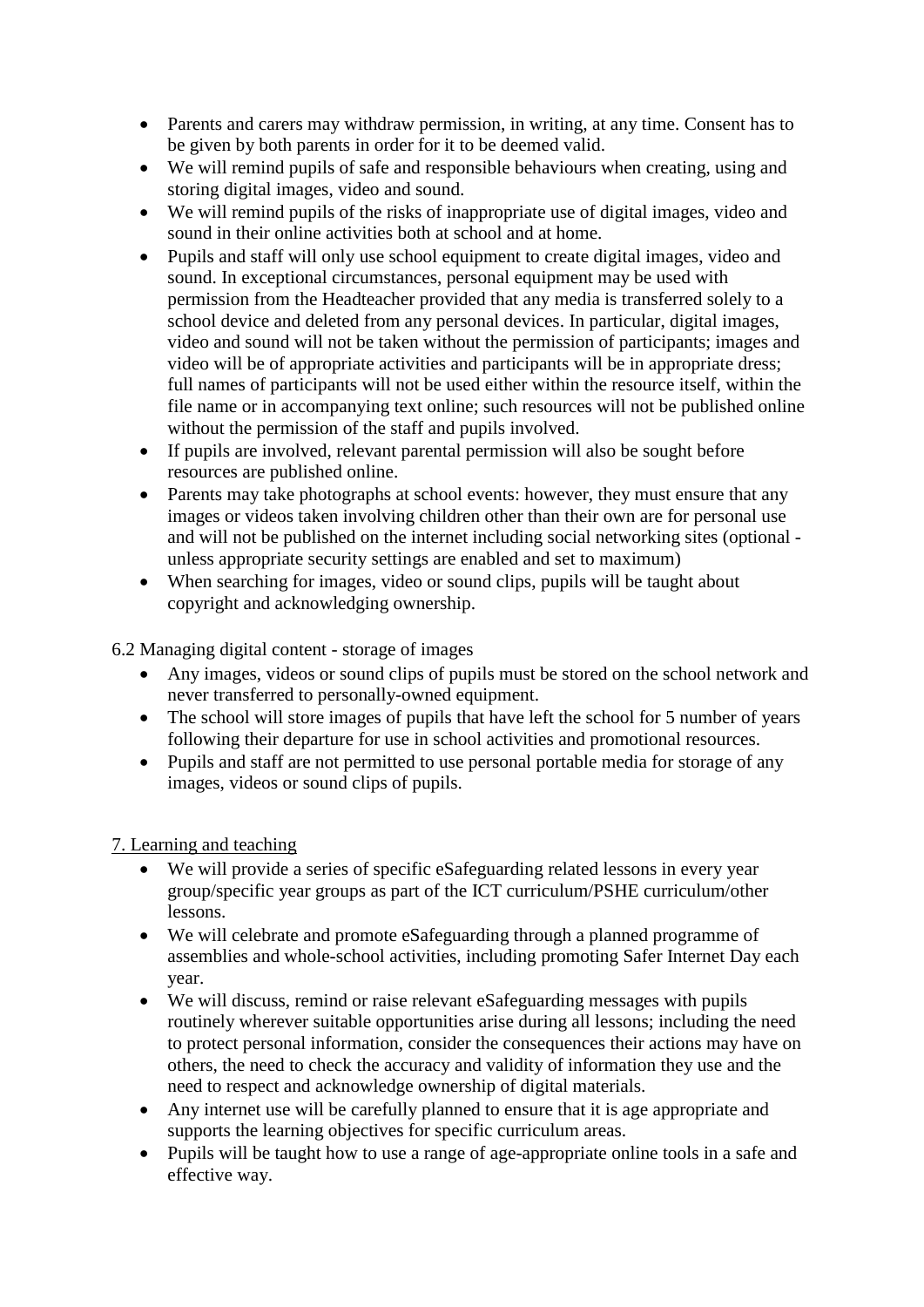- We will remind pupils about their responsibilities through an end-user Acceptable Use Policy which every pupil will sign/will be displayed throughout the school/will be displayed when a pupil logs on to the school network.
- Staff will model safe and responsible behaviour in their own use of technology during lessons.
- We will teach pupils how to search for information and to evaluate the content of websites for accuracy when using them in any curriculum area.
- When searching the internet for information, pupils will be guided to use ageappropriate search engines. All use will be monitored and pupils will be reminded of what to do if they come across unsuitable content.
- All pupils will be taught in an age-appropriate way about copyright in relation to online resources and will be taught to understand about ownership and the importance of respecting and acknowledging copyright of materials found on the internet.
- Pupils will be taught about the impact of cyberbullying and know how to seek help if they are affected by any form of online bullying.
- Pupils will be made aware of where to seek advice or help if they experience problems when using the internet and related technologies; i.e. parent or carer, teacher or trusted staff member, or an organisation such as Childline or the CEOP report abuse button

<span id="page-10-0"></span>7.1 Staff training

- Our staff receive regular information and training on eSafeguarding issues in the form of termly staff meetings
- As part of the induction process all new staff receive information and guidance on the eSafeguarding policy and the school's Acceptable Use Policies.
- All staff will be made aware of individual responsibilities relating to the safeguarding of children within the context of eSafeguarding and know what to do in the event of misuse of technology by any member of the school community.
- All staff will be encouraged to incorporate eSafeguarding activities and awareness within their curriculum areas

<span id="page-10-1"></span>8. Managing ICT systems and access

- The school will be responsible for ensuring that access to the ICT systems is as safe and secure as reasonably possible.
- All access to school ICT systems should be based upon a 'least privilege' approach.
- Servers and other key hardware or infrastructure will be located securely with only appropriate staff permitted access.
- Servers, workstations and other hardware and software will be kept updated as appropriate.
- Virus protection is installed on all appropriate hardware, and will be kept active and up to date.
- The school will agree which users should and should not have internet access and the appropriate level of access and supervision they should receive.
- All users will sign an end-user Acceptable Use Policy provided by the school, appropriate to their age and type of access. Users will be made aware that they must take responsibility for their use and behaviour while using the school ICT systems and that such activity will be monitored and checked.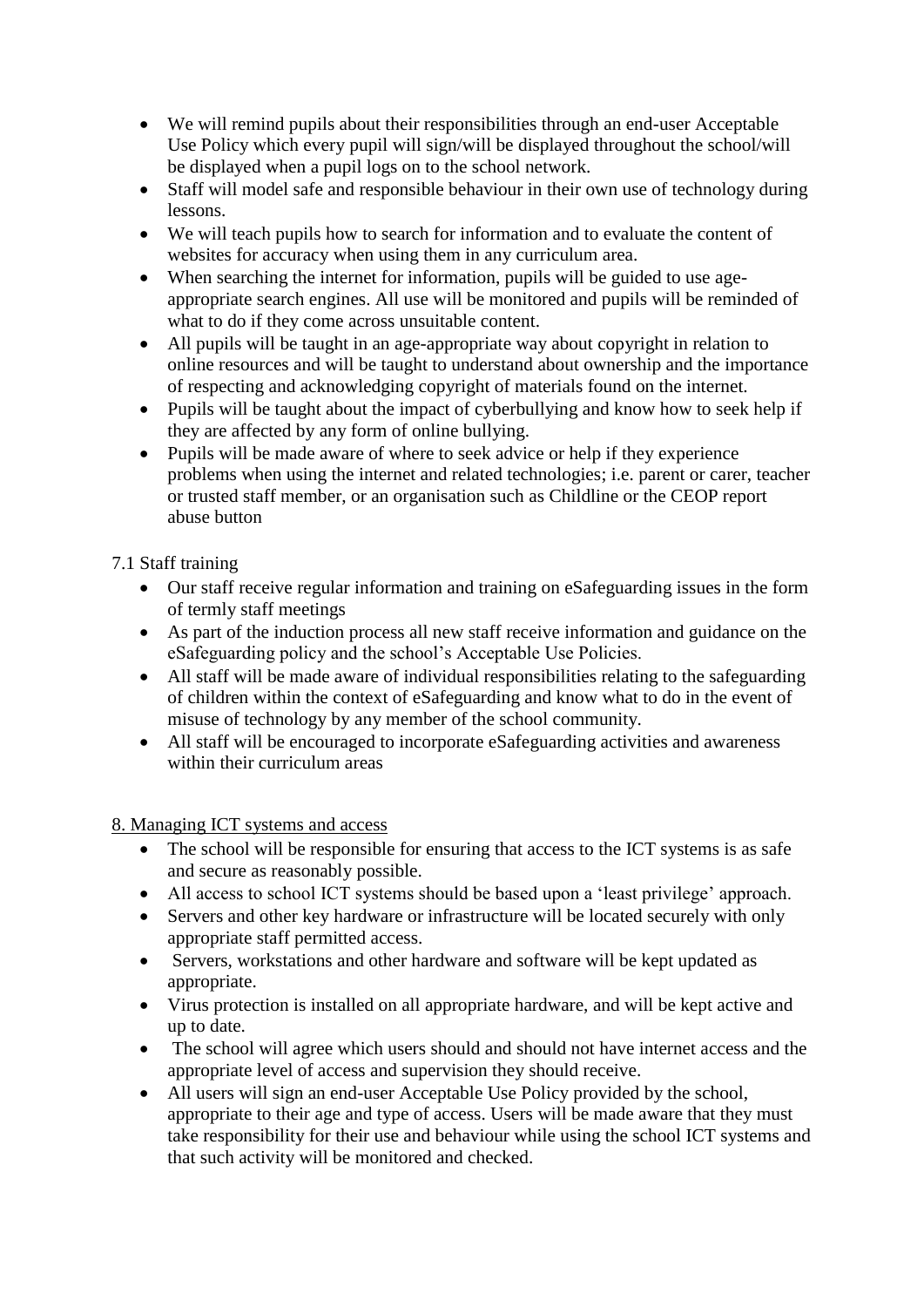- At Key Stage 1, pupils will access the internet using a class id and password, which the teacher supervises. All internet access will be undertaken alongside a member of staff or, if working independently, a member of staff will supervise at all times.
- At Key Stage 2, pupils will have an individual user account with an appropriate password which will be kept secure, in line with the pupil Acceptable Use Policy. They will ensure they log out after each session.
- Members of staff will access the internet using an individual id and password, which they will keep secure. They will ensure that they log out after each session and not allow pupils to access the internet through their id and password. They will abide by the school AUP at all times.

#### <span id="page-11-0"></span>9. Passwords

- A secure and robust username and password convention exists for all system access. (email, network access, school management information system).
- Key Stage 1 pupils will have a generic 'pupil' logon to all school ICT equipment.
- Pupils at Key Stage 2 and above will have a unique, individually-named user account and password for access to ICT equipment and information systems available within school.
- All staff will have a unique, individually-named user account and password for access to ICT equipment and information systems available within school.
- All information systems require end users to change their password at first log on.
- Users should be prompted to change their passwords at prearranged intervals or at any time that they feel their password may have been compromised.
- Users should change their passwords whenever there is any indication of possible system or password compromise
- All staff and pupils have a responsibility for the security of their username and password. Users must not allow other users to access the systems using their log on details and must immediately report any suspicion or evidence that there has been a breach of security.
- All staff and pupils will have appropriate awareness training on protecting access to their personal username and passwords for ICT access.
- All staff and pupils will sign an Acceptable Use Policy prior to being given access to ICT systems which clearly sets out appropriate behaviour for protecting access to username and passwords, e.g.
- Do not write down system passwords.
- Only disclose your personal password to authorised ICT support staff when necessary and never to anyone else. Ensure that all personal passwords that have been disclosed are changed as soon as possible.
- Always use your own personal passwords to access computer based services, never share these with other users.
- Make sure you enter your personal passwords each time you logon. Do not include passwords in any automated logon procedures.
- Never save system-based usernames and passwords within an internet browser.
- All access to school information assets will be controlled via username and password.
- No user should be able to access another user's files unless delegated permission has been granted.
- Access to personal data is securely controlled in line with the school's personal data policy.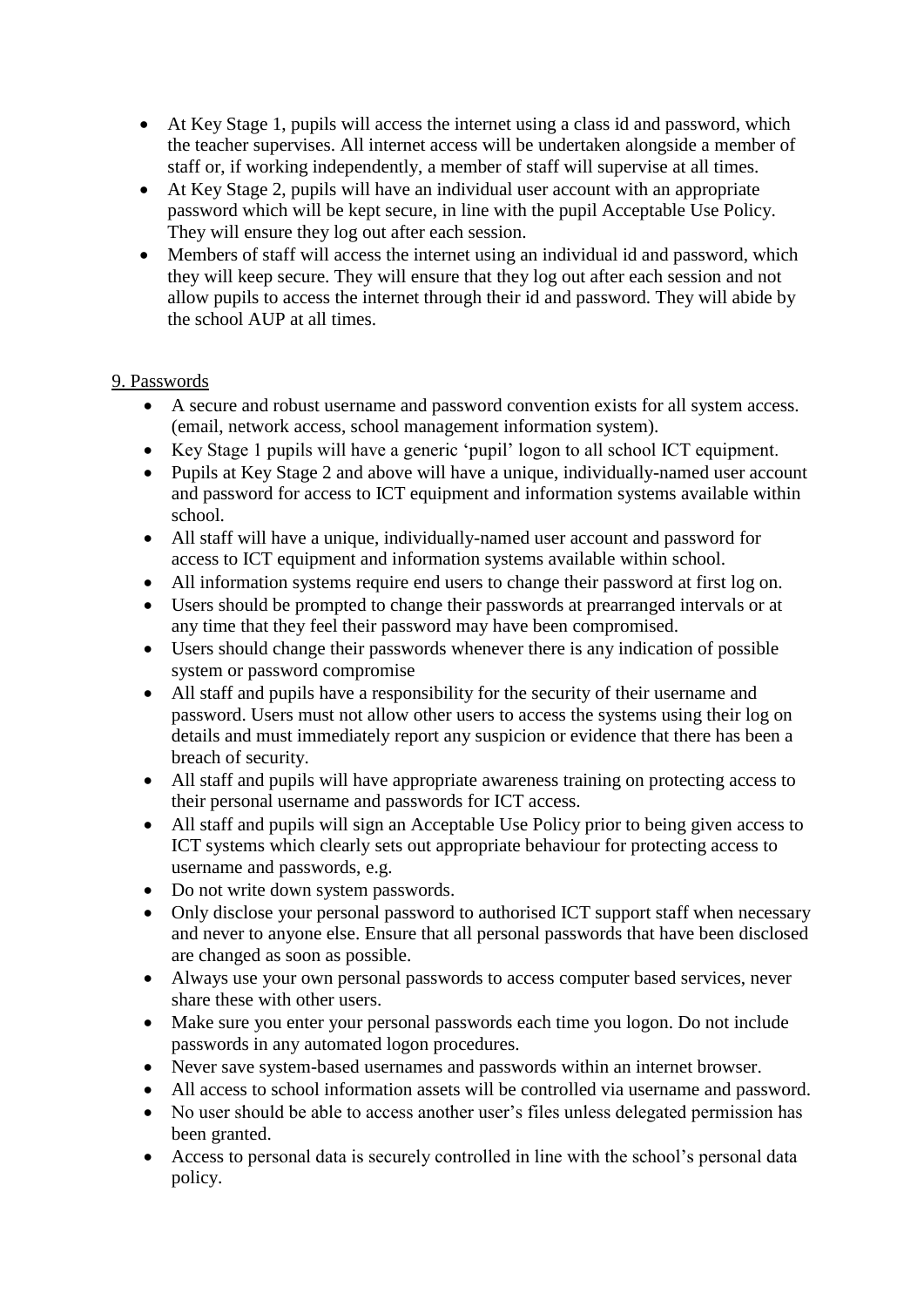- The school maintains a log of all accesses by users and of their activities while using the system.
- Passwords must contain a minimum of eight characters and be difficult to guess.
- Users should create different passwords for different accounts and applications.
- Users should use numbers, letters and special characters in their passwords (!  $@#$  \$  $\% \square$  () - + = , < > : : "'): the more randomly they are placed, the more secure they are.

#### <span id="page-12-0"></span>10. Emerging technologies

- Emerging technologies will be examined for educational benefit and a risk assessment will be carried out before their use in school is allowed.
- All new technologies will be tested and reviewed for any security vulnerabilities that may exist. Suitable countermeasures will be adopted within school to ensure that any risks are managed to an acceptable level.
- Emerging technologies can incorporate software and/or hardware products.
- The school will periodically review which technologies are available within school for any security vulnerabilities that may have been discovered since deployment.
- All new technologies deployed within school will be documented within the eSafeguarding and Acceptable Use Policies prior to any use by any member of staff or pupil.
- The acceptable use of any new or emerging technologies in use within school will be reflected within the school eSafeguarding and Acceptable Use policies.
- Prior to deploying any new technologies within school, staff and pupils will have appropriate awareness training regarding safe usage and any associated risks.
- The school will audit ICT equipment usage to establish if the eSafeguarding policy is adequate and that the implementation of the eSafeguarding policy is appropriate.
- The use of computer systems without permission or for inappropriate purposes could constitute a criminal offence under the Computer Misuse Act 1990 and breaches will be reported to the appropriate authorities.
- Methods to identify, assess and minimise risks will be reviewed regularly.

#### <span id="page-12-1"></span>10**.1 Technology matrix**

| <b>Communication</b> | <b>Adults/other staff</b> |         |          | <b>Students/Pupils</b> |         |                 |            |                     |
|----------------------|---------------------------|---------|----------|------------------------|---------|-----------------|------------|---------------------|
| <i>Technologies</i>  |                           |         |          |                        |         |                 |            |                     |
|                      | Allowed                   | Allowed | Allowed  | <b>Not</b>             | Allowed | Allowed         | Allowed    | Not Allowed         |
|                      |                           | at      | for      | Allowed                |         | at              | with staff |                     |
|                      |                           | certain | selected |                        |         | certain         | permission |                     |
|                      |                           | times   | staff    |                        |         | times           |            |                     |
| Mobile phones        | $\boldsymbol{X}$          |         |          |                        |         | $X$ (refer to   |            |                     |
| may be brought       |                           |         |          |                        |         | mobile<br>phone |            |                     |
| to school            |                           |         |          |                        |         | <i>policy</i> ) |            |                     |
| Use of mobile        |                           |         |          | $\mathcal{X}$          |         |                 |            | $\boldsymbol{\chi}$ |
| phones in            |                           |         |          |                        |         |                 |            |                     |
| lessons              |                           |         |          |                        |         |                 |            |                     |
| Use of mobile        | $\mathcal{X}$             |         |          |                        |         |                 |            | $\boldsymbol{\chi}$ |
| phones in social     |                           |         |          |                        |         |                 |            |                     |
| time                 |                           |         |          |                        |         |                 |            |                     |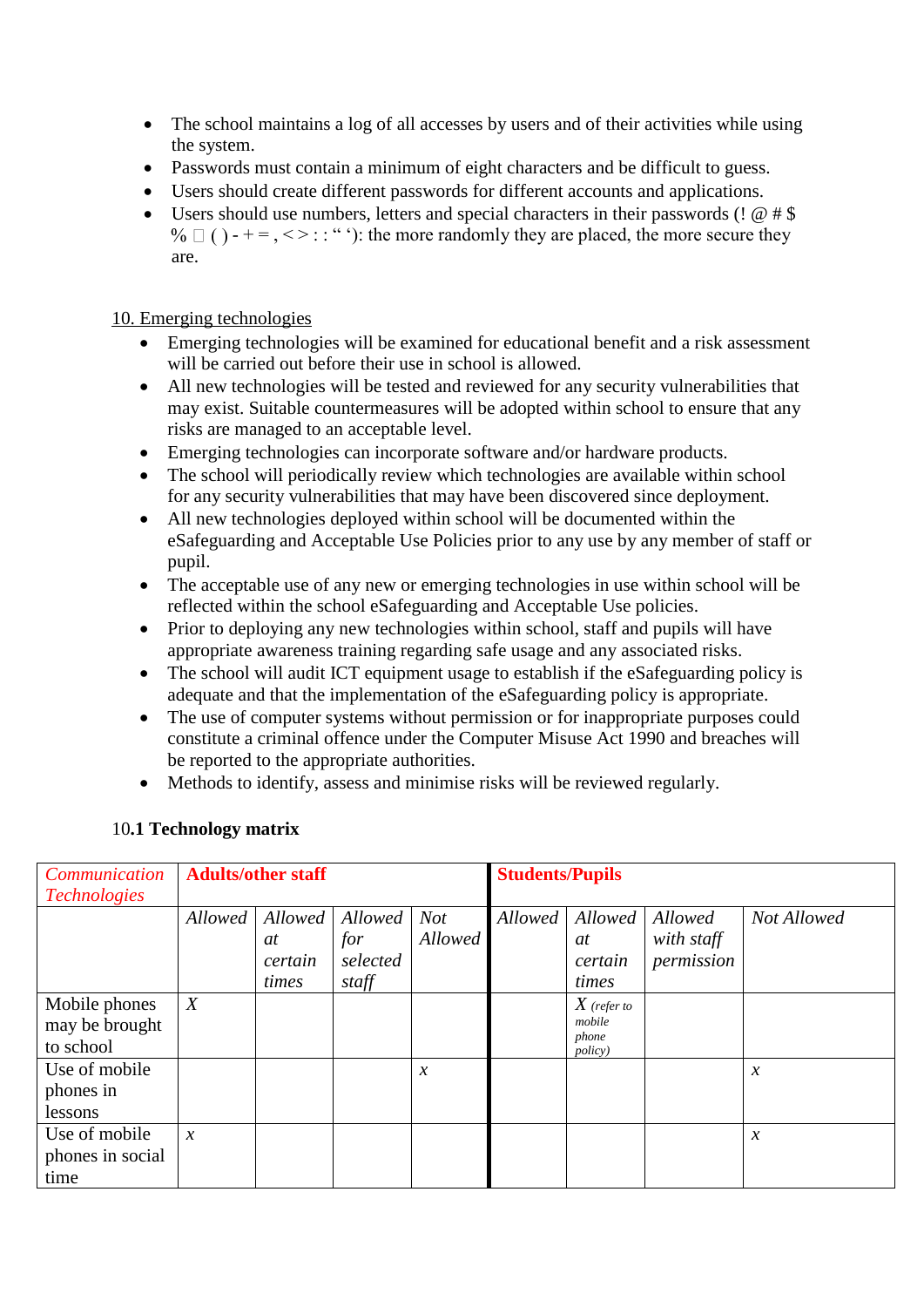| Taking photos    |                     |  | $\boldsymbol{\chi}$ |  |  |
|------------------|---------------------|--|---------------------|--|--|
| on personal      |                     |  |                     |  |  |
| mobile phones    |                     |  |                     |  |  |
| Taking photos    |                     |  | $\boldsymbol{\chi}$ |  |  |
| on personal      |                     |  |                     |  |  |
| electronic       |                     |  |                     |  |  |
| devices          |                     |  |                     |  |  |
| Use of school    | $\boldsymbol{\chi}$ |  |                     |  |  |
| iPads            |                     |  |                     |  |  |
| Use of personal  |                     |  | $\boldsymbol{\chi}$ |  |  |
| email addresses  |                     |  |                     |  |  |
| in school, or on |                     |  |                     |  |  |
| school network   |                     |  |                     |  |  |
| Use of school    |                     |  | $\boldsymbol{\chi}$ |  |  |
| email for        |                     |  |                     |  |  |
| personal emails  |                     |  |                     |  |  |

<span id="page-13-0"></span>11. Filtering internet access

- The school uses a filtered internet service. The filtering system is provided by
- The school's internet provision will include filtering appropriate to the age and maturity of pupils.
- The school will always be proactive regarding the nature of content which can be viewed through the school's internet provision.
- The school will have a clearly defined procedure for reporting breaches of filtering. All staff and pupils will be aware of this procedure by reading and signing the Acceptable Use Policy and by attending the appropriate awareness training.
- If users discover a website with inappropriate content, this should be reported to a member of staff who will inform the eSafeguarding Coordinator. All incidents should be documented.
- If users discover a website with potentially illegal content, this should be reported immediately to the eSafeguarding Coordinator.
- The school will report such incidents to appropriate agencies including the filtering provider, the local authority, CEOP or the IWF.

The school will regularly review the filtering product for its effectiveness.

- The school filtering system will block all sites on the Internet Watch Foundation list and this will be updated daily.
- Any amendments to the school filtering policy or block-and-allow lists will be checked and assessed prior to being released or blocked.
- Pupils will be taught to assess content as their internet usage skills develop.
- Pupils will use age-appropriate tools to research internet content.
- The evaluation of online content materials is a part of teaching and learning in every subject and will be viewed as a whole-school requirement across the curriculum.

<span id="page-13-1"></span>12. Internet access authorisations

 All parents will be required to sign the home-school agreement prior to their children being granted internet access within school.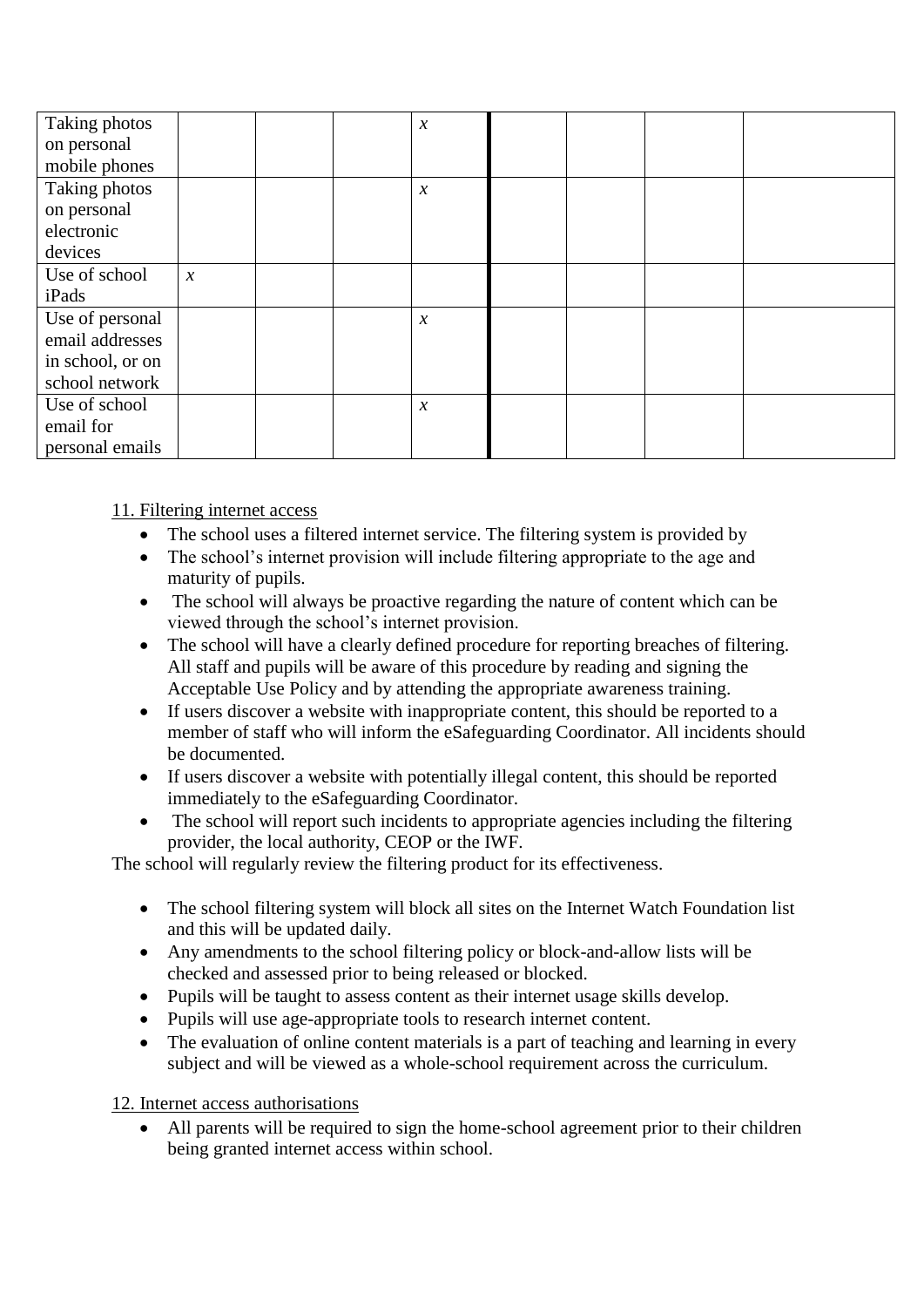- Parents will be asked to read the school Acceptable Use Policy for pupil access and discuss it with their children, when and where it is deemed appropriate.
- All pupils will have the appropriate awareness training and sign the pupil Acceptable Use Policy prior to being granted internet access within school.
- All staff will have the appropriate awareness training and sign the staff Acceptable Use Policy prior to being granted internet access within school.
- Parents will be informed that pupils will be provided with supervised internet access appropriate to their age and ability.
- The school will maintain a current record of all staff and pupils who have been granted access to the school's internet provision.
- Any visitor who requires internet access will be asked to read and sign the Acceptable Use Policy.
- When considering internet access for vulnerable members of the school community (looked after children) the school will make decisions based on local knowledge.
- Key Stage 1 pupils' internet access will be directly supervised by a responsible adult.
- Key Stage 2 pupils will be closely supervised and monitored during their use of the internet. Pupils will be frequently reminded of internet safety issues and safe usage.

#### <span id="page-14-0"></span>**13. Email**

- Staff and pupils should only use approved email accounts allocated to them by the school and should be aware that any use of the school email system will be monitored and checked.
- Pupils will be allocated an individual email account for their own use in school or class.
- Pupils may only use school-provided email accounts for school purposes.
- Staff and pupils are not permitted to access personal email accounts during school hours.
- Staff should not use personal email accounts during school hours or for professional purposes, especially to exchange any school-related information or documents.
- Whole class or group email addresses will be used in school for communication outside of the school.
- Access, in school, to external personal email accounts may be blocked.
- Excessive social email use can interfere with learning and productivity and will be restricted in line with the school eSafeguarding and Acceptable Use Policies.
- The school gives all staff their own email account to use for all school business as a work-based tool. This is to minimise the risk of receiving unsolicited or malicious emails and avoids the risk of personal profile information being revealed.
- It is the responsibility of each account holder to keep the password secure. For the safety and security of users and recipients, all mail is filtered and logged. A full audit trail can be made available should this become necessary.
- School email accounts should be the only account that is used for school-related business.
- Staff will only use official school-provided email accounts to communicate with pupils and parents and carers, as approved by the senior leadership team and the Senior Information Risk Officer.
- Under no circumstances should staff contact pupils, parents or conduct any school business using personal email addresses.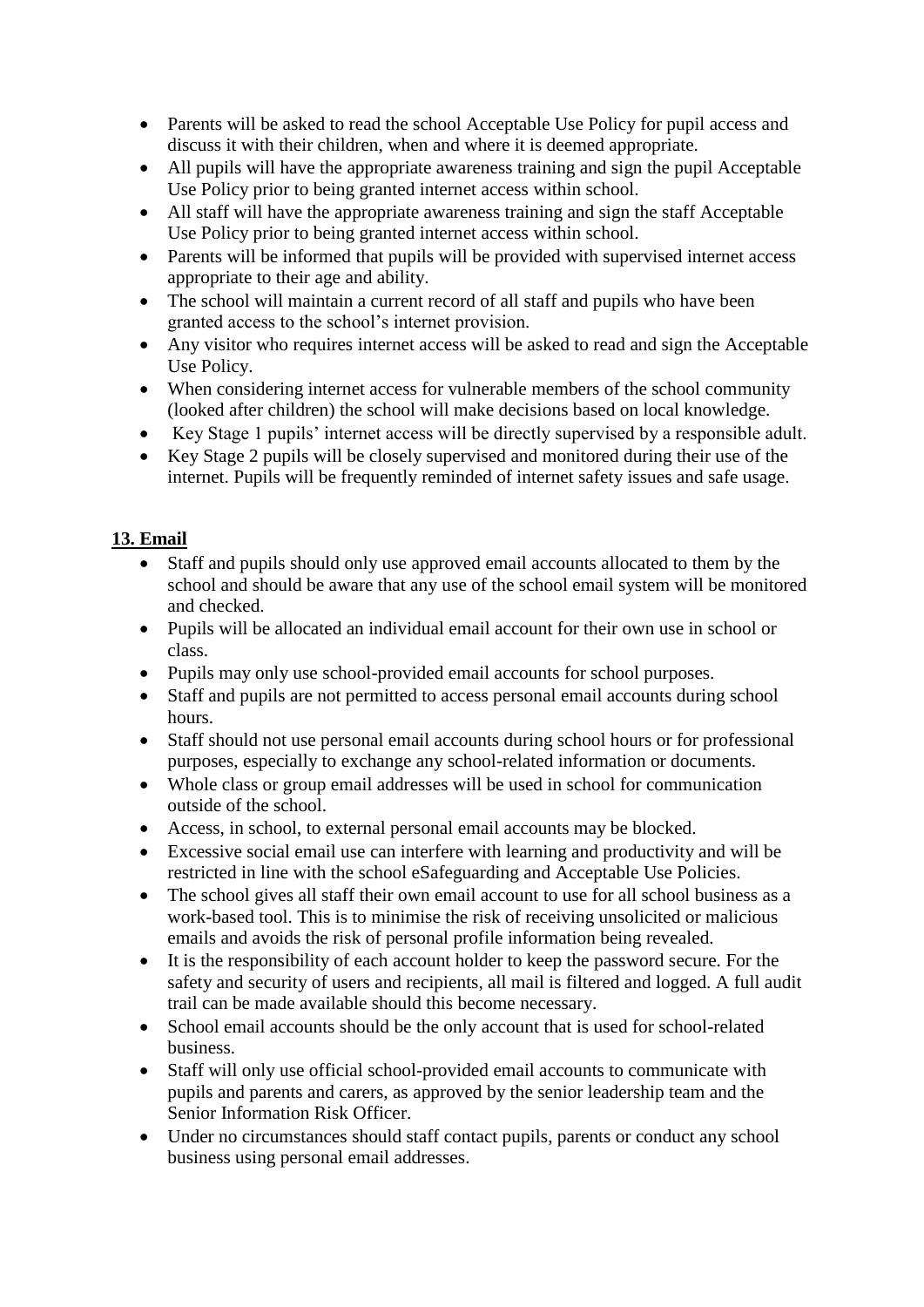<span id="page-15-0"></span>13.1 Email usage

- Pupils may only use school-approved accounts on the school system and only under direct teacher supervision for educational purposes.
- Pupils and staff will be reminded when using email about the need to send polite and responsible messages.
- Pupils and staff will be reminded about the dangers of revealing personal information within email conversations.
- Pupils must not reveal personal details of themselves or others in email communications. Pupils should get prior permission from an adult if they arrange to meet with anyone through an email conversation.
- Emails containing personal, confidential, classified or financially sensitive data to external third parties or agencies needs to be controlled and never communicated through the use of a personal account.
- Pupils and staff will be made aware of the dangers of opening email from an unknown sender or source or viewing and opening attachments. All email and email attachments will be scanned for malicious content.
- Pupils and staff should never open attachments from an untrusted source but should consult the network manager first.
- Communication between staff and pupils or members of the wider school community should be professional and related to school matters only.
- All pupils with active email accounts are expected to adhere to the generally accepted rules of netiquette; particularly in relation to the use of appropriate language. They should not reveal any personal details about themselves or others in email communication or arrange to meet anyone without specific permission.
- Any inappropriate use of the school email system or receipt of any inappropriate messages from another user should be reported to a member of staff immediately.
- All email users within school should report any inappropriate or offensive emails through the incident-reporting mechanism within school.
- Pupils must immediately tell a designated member of staff if they receive any inappropriate or offensive email.
- Pupils must immediately tell a teacher or trusted adult if they receive any inappropriate or offensive email.
- Irrespective of how pupils or staff access their school email (from home or within school), school policies still apply.
- Emails sent to external organisations should be written carefully and authorised before sending to protect the member of staff sending the email.
- Chain messages will not be permitted or forwarded on to other school-owned email addresses.
- The school requires a standard disclaimer to be attached to all email correspondence, stating that, 'the views expressed are not necessarily those of the school'.
- All emails should be written and checked carefully before sending, in the same way as a letter written on school-headed paper.
- Staff who send emails to external organisations, parents or pupils, are advised to carbon copy (cc) the head teacher, line manager or another suitable member of staff into the email.
- All emails that are no longer required or of any value should be deleted.
- Email accounts should be checked regularly for new correspondence.
- When away for extended periods, 'out-of-office' notification should be activated so that colleagues are aware that you are not currently available.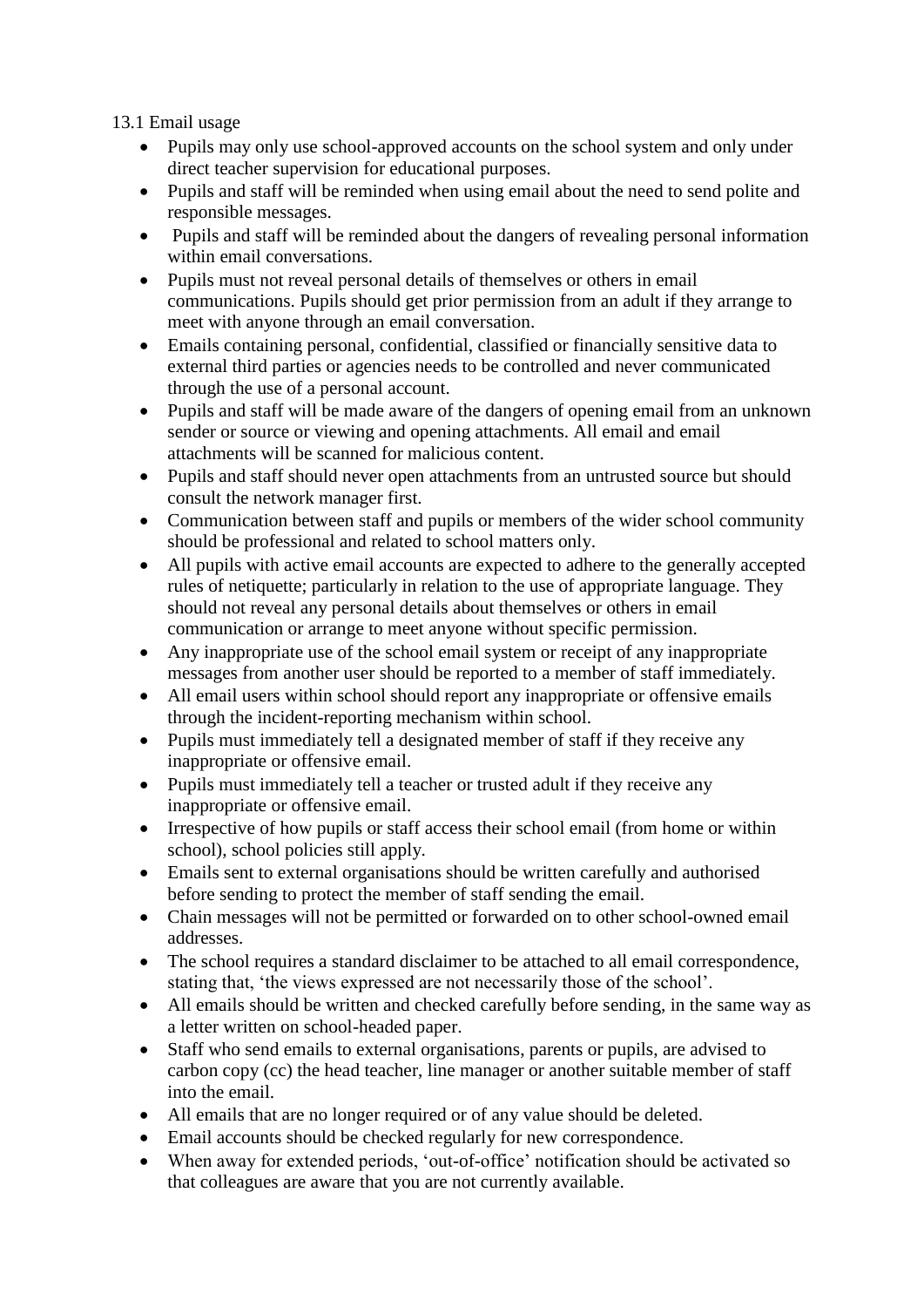#### <span id="page-16-0"></span>14. Using blogs, wikis, podcasts, social networking and other ways for pupils to publish content online

- Pupils will not be allowed to post or create content on sites unless the site has been approved by a member of the teaching staff.
- Any public blogs run by staff on behalf of the school will be hosted on the learning platform/school website/YHGfL blog and postings should be approved by the Headteacher before publishing.
- Teachers will model safe and responsible behaviour in their creation and publishing of online content within the school learning platform. For example, pupils will be reminded not to reveal personal information which may allow someone to identify and locate them.
- Pupils will not use their real name when creating publicly-accessible resources. They will be encouraged to create an appropriate nickname.
- Personal publishing will be taught via age-appropriate sites that are suitable for educational purposes. They will be moderated by the school where possible.
- Staff and pupils will be encouraged to adopt similar safe and responsible behaviours in their personal use of blogs, wikis, social networking sites and other online publishing outside school.

#### <span id="page-16-1"></span>**1**5**. Mobile phone usage in schools**

#### <span id="page-16-2"></span>15**.1 General issues**

- Mobile phones and personally-owned devices will not be used in any way during lessons or formal school time. They should be switched off or silent at all times.
- Mobile phones and personally-owned mobile devices brought in to school are the responsibility of the device owner. The school accepts no responsibility for the loss, theft or damage of personally-owned mobile phones or mobile devices.
- Mobile phones and personal devices are not permitted to be used in certain areas within the school site such as changing rooms and toilets.
- Mobile phones will not be used during lessons or formal school time unless as part of an approved and directed curriculum-based activity with consent from a member of staff.
- The Bluetooth function of a mobile phone should be switched off at all times and not be used to send images or files to other mobile phones.
- Personal mobile phones will only be used during lessons with permission from the teacher.
- No images or videos should be taken on mobile phones or personally-owned mobile devices without the prior consent of the person or people concerned.
- All mobile phones and personally-owned devices will be handed in at reception should they be brought into school.

## <span id="page-16-3"></span>**15.2 Pupils' use of personal devices**

- If a pupil breaches the school policy then the phone or device will be confiscated and will be held in a secure place in the school office. Mobile phones and devices will be released to parents or carers in accordance with the school policy.
- Phones and devices must not be taken into examinations. Pupils found in possession of a mobile phone during an exam will be reported to the appropriate examining body.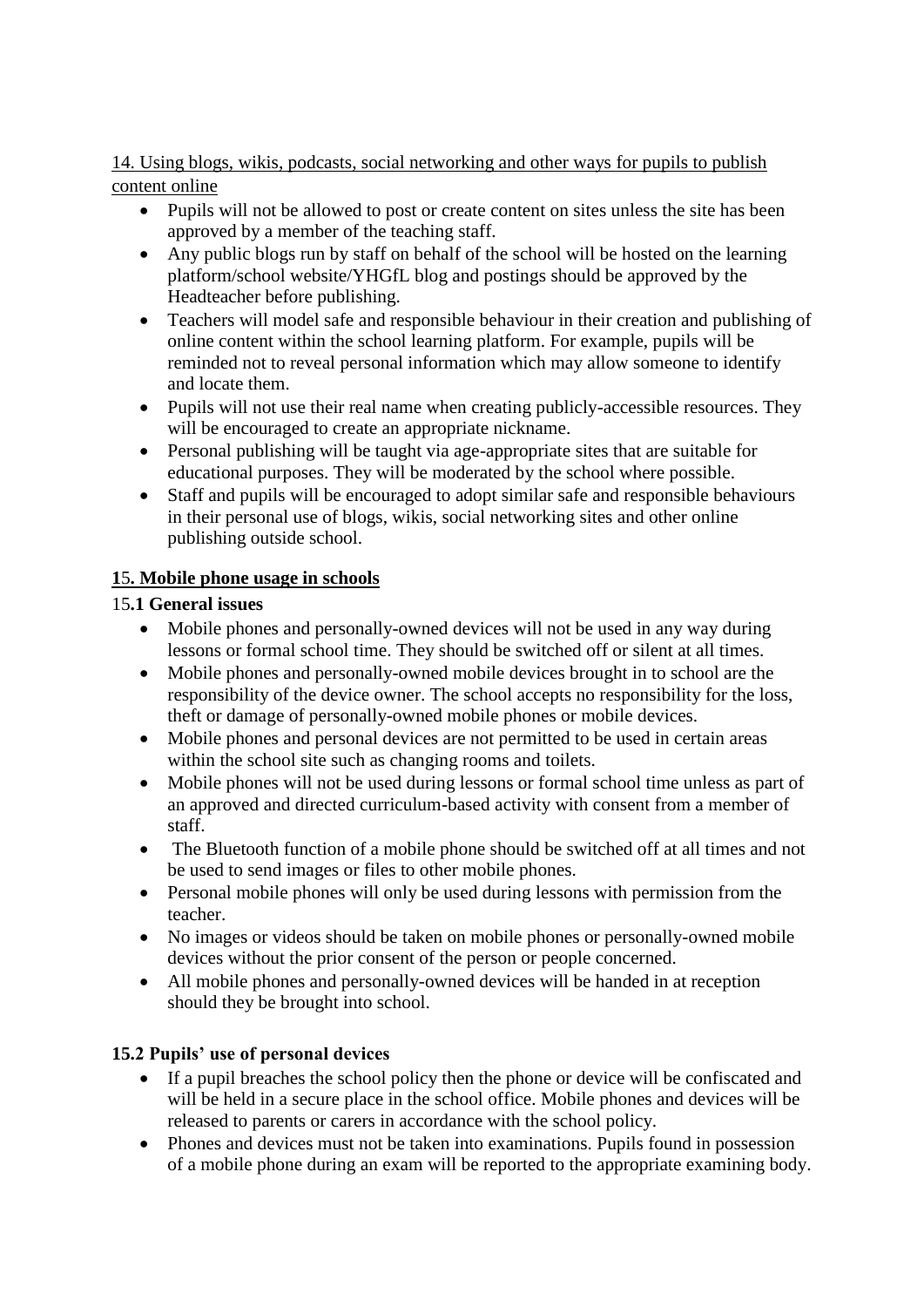This may result in the pupil's withdrawal from either that examination or all examinations.

- If a pupil needs to contact his or her parents or carers, they will be allowed to use a school phone. Parents are advised not to contact their child via their mobile phone during the school day, but to contact the school office.
- Pupils should protect their phone numbers by only giving them to trusted friends and family members. Pupils will be instructed in safe and appropriate use of mobile phones and personal devices and will be made aware of boundaries and consequences.
- Pupils will be provided with school mobile phones to use in specific learning activities under the supervision of a member of staff. Such mobile phones will be set up so that only those features required for the activity will be enabled.
- No pupils should bring his or her mobile phone or personally-owned device into school. Any device brought into school will be confiscated.

#### <span id="page-17-0"></span>**16.3 Staff use of personal devices**

- Staff are not permitted to use their own mobile phones or devices for contacting children, young people or their families within or outside of the setting in a professional capacity.
- Staff will be issued with a school phone where contact with pupils, parents or carers is required.
- Mobile Phones and personally-owned devices will be switched off or switched to 'silent' mode, Bluetooth communication should be 'hidden' or switched off and mobile phones or devices will not be used during teaching periods unless permission has been granted by a member of the senior leadership team in emergency circumstances.
- If members of staff have an educational reason to allow children to use mobile phones or a personal device as part of an educational activity then it will only take place when approved by the senior leadership team.
- Staff should not use personal devices such as mobile phones or cameras to take photos or videos of pupils and will only use work provided equipment for this purpose.
- If a member of staff breaches the school policy then disciplinary action may be taken.
- Where staff members are required to use a mobile phone for school duties, for instance in case of emergency during off-site activities, or for contacting pupils or parents, then a school mobile phone will be provided and used. In an emergency where the staff member doesn't have access to a school owned device, they should use their own devices and hide (by inputting 141) their own mobile numbers for confidentiality purposes.

<span id="page-17-1"></span>16. Data protection and information security

- The school community will act and carry out its duty of care for the information assets it holds in line with its Data Protection Act 1998 commitments.
- Personal data will be recorded, processed, transferred and made available according to the Data Protection Act 1998.
- The school has established an information-handling procedure and assessed the risks involved with handling and controlling access to all levels of information within school.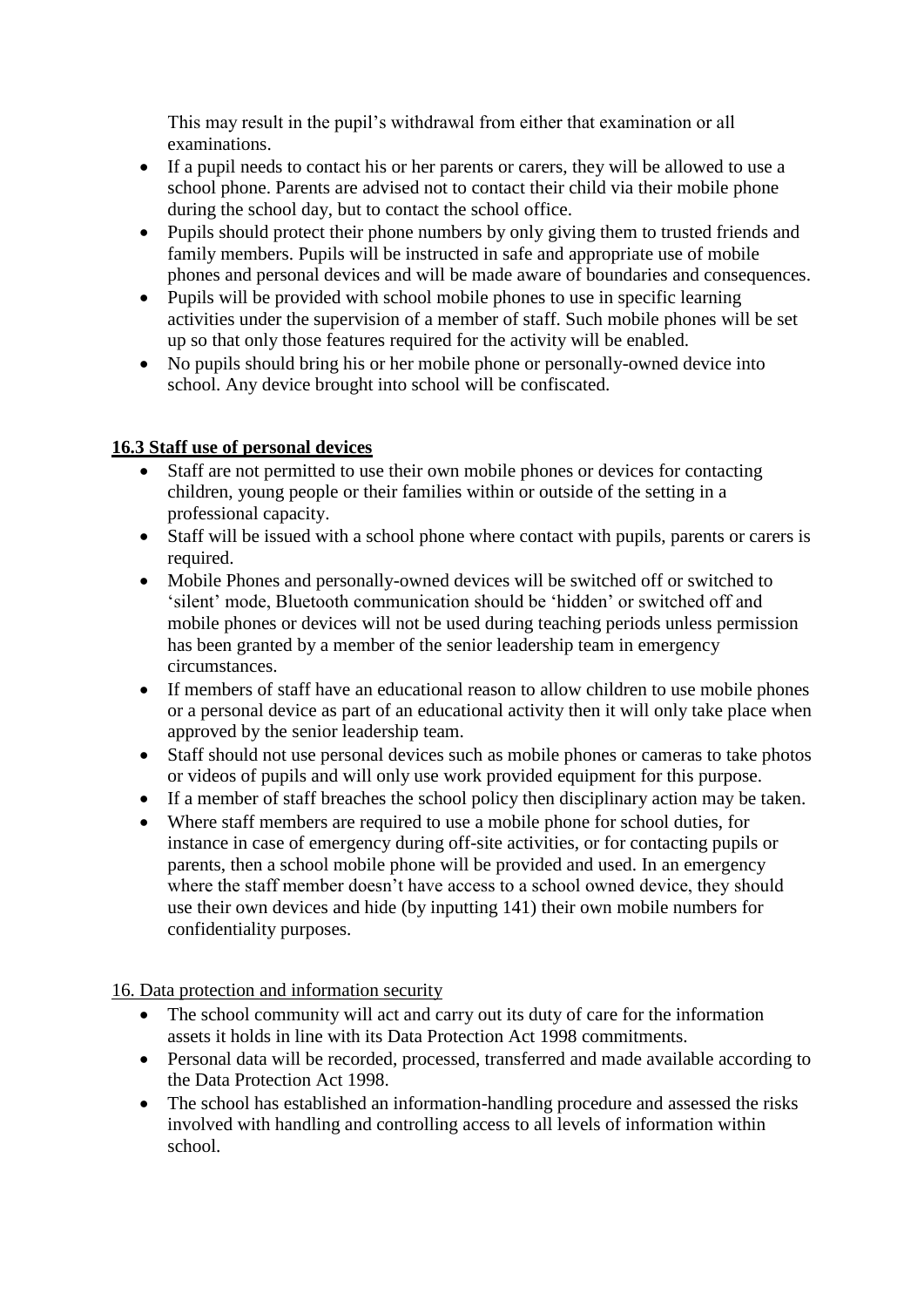- The school has deployed appropriate technical controls to minimise the risk of data loss or breaches.
- All access to personal or sensitive information owned by the school will be controlled appropriately through technical and non-technical access controls.
- All computers that are used to access sensitive information should be locked (Ctrl-Atl- Del) when unattended.
- Users should be vigilant when accessing sensitive or personal information on screen to ensure that no one else, who may be unauthorised, can read the information.
- All access to information systems should be controlled via a suitably complex password.
- Any access to personal and sensitive information should be assessed and granted by the SIRO and the applicable IAO.
- All access to the school information management system will be on a need-to-know or least privilege basis. All access should be granted through the SIRO or IAO.
- All information on school servers shall be accessed through a controlled mechanism, with file permissions allocated and assessed on a need to know/least privilege basis. All access should be granted through the SIRO or IAO.
- Staff and pupils will not leave personal and sensitive printed documents on printers within public areas of the school.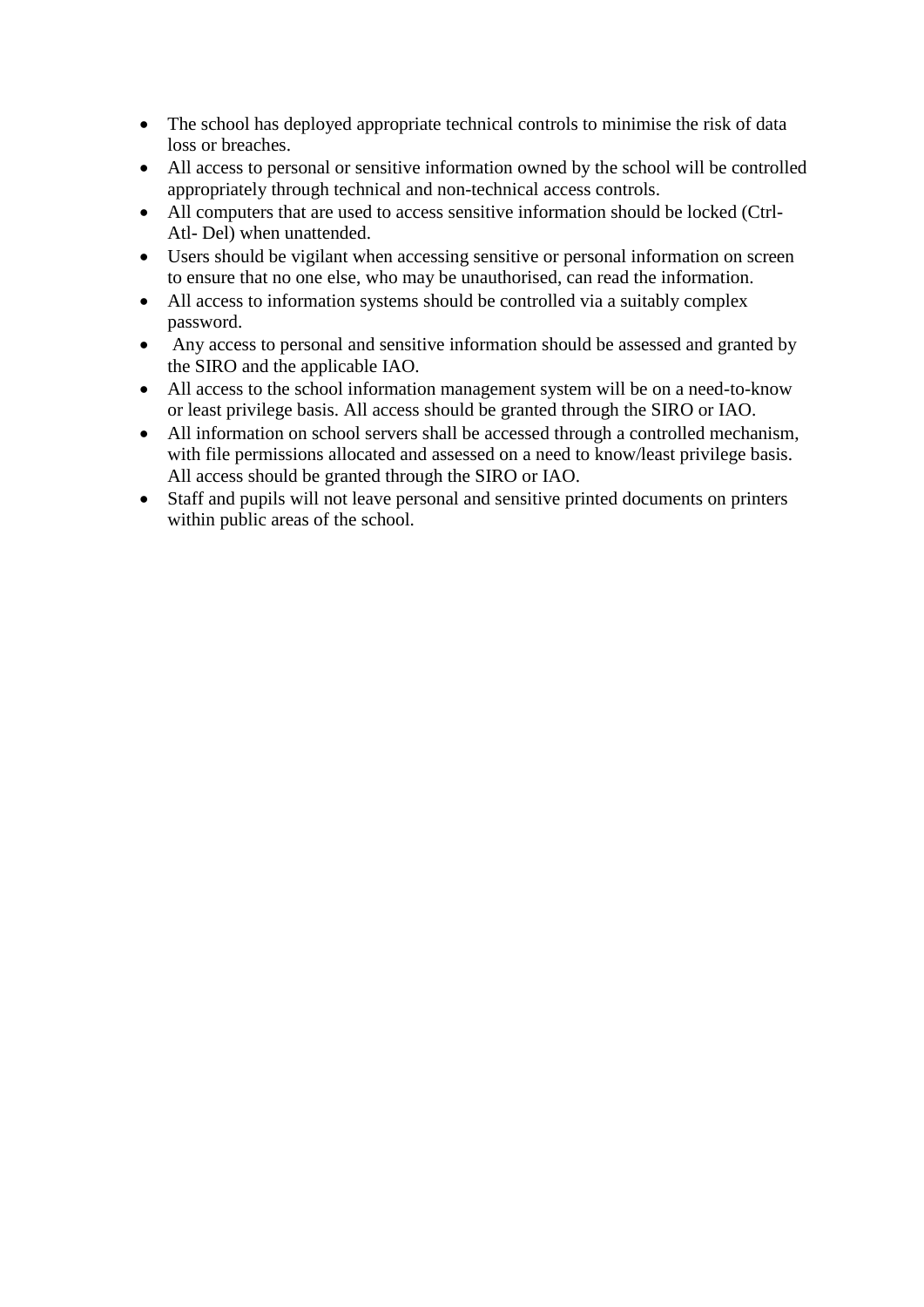- All physical information will be stored in controlled access areas.
- Fax machines will be situated within controlled areas of the school.
- All communications involving personal or sensitive information (email, fax or post) should be appropriately secured.
- All personal and sensitive information taken offsite will be secured through appropriate technical controls, e.g. encrypted full disk, and encrypted removable media, remote access over encrypted tunnel.
- All devices taken off site, e.g. laptops, tablets, removable media or phones, will be secured in accordance with the school's information-handling procedures and, for example, not left in cars or insecure locations.

#### <span id="page-19-0"></span>17. Management of assets

- Details of all school-owned hardware will be recorded in a hardware inventory.
- Details of all school-owned software will be recorded in a software inventory.
- All redundant ICT equipment will be disposed of through an authorised agency. This will include a written receipt for the item including an acceptance of responsibility for the destruction of any personal data.
- All redundant ICT equipment that may have held personal data will have the storage media overwritten multiple times to ensure the data is irretrievably destroyed. Alternatively, if the storage media has failed, it will be physically destroyed. The school will only use authorised companies who will supply a written guarantee that this will happen
- Disposal of any ICT equipment will conform to The Waste Electrical and Electronic Equipment Regulations 2006 and/or The Waste Electrical and Electronic Equipment (Amendment) Regulations 2007. Further information can be found on the Environment Agency website.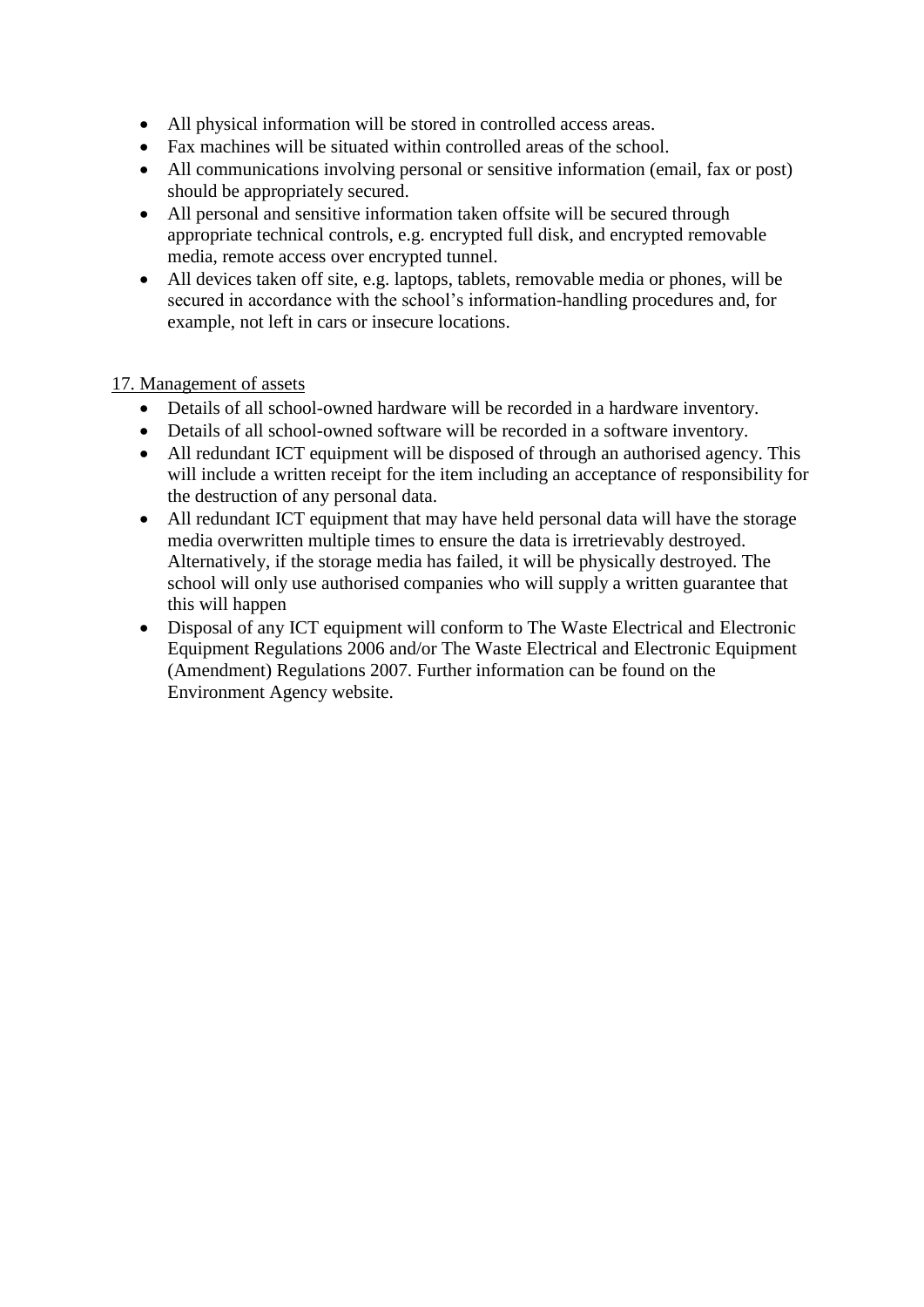<span id="page-20-0"></span>Appendix 1

<span id="page-20-1"></span>Key Stage 1 Pupil Acceptable Use Policy

#### **I will follow these rules to keep me safe**

 $\Box$  I will not damage any school-owned ICT equipment.

 $\Box$  I will not eat or drink while using school-owned ICT equipment.

 $\Box$  I will make sure I take care of any school-owned ICT equipment that I use in school or at home.

 $\Box$  I will return any school-owned ICT equipment to (name of person) when I have finished using it.

- $\Box$  I will only use memory sticks with permission from my teacher.
- $\Box$  I will only use the internet when my teacher says I can.
- $\Box$  I will listen carefully to all the teachers and follow their instructions.
- $\Box$  I will only use the school's computers for my school work.
- $\Box$  I will only log on as myself.

 $\Box$  I will turn off the monitor if I see something that I feel uncomfortable with or upsets me; then I will tell my teacher straight away.

 $\Box$  I will not have my own email address.

 $\Box$  I will only be able to use the class email when I am working with my teacher.

 $\Box$  I know that some websites and social networks have age restrictions and I should not use them unless I am old enough.

 $\Box$  I will not say nasty or hurtful things about any member of staff or pupil online.

 $\Box$  I will not try and get to any websites that the school has blocked access to.

 $\Box$  I know that my use of ICT can be checked and that my parent/carer will be contacted if a member of school staff is concerned about my safety.

 $\Box$  I will never arrange to meet anyone I have only met online.

 $\Box$  I will only bring my mobile phone or other devices to school with permission from my teacher.

 $\Box$  I will only use mobile phones and mobile devices (e.g. Nintendo DS) when my teacher tells me I can.

 $\Box$  I will not take pictures in school on my mobile phone or mobile device.

#### **Agreement**

 $\Box$  I agree to follow the rules set out in this AUP. I know that if I break any of these rules my parent/carer may be told.

**Pupil Name** 

**Date** 

**Signed**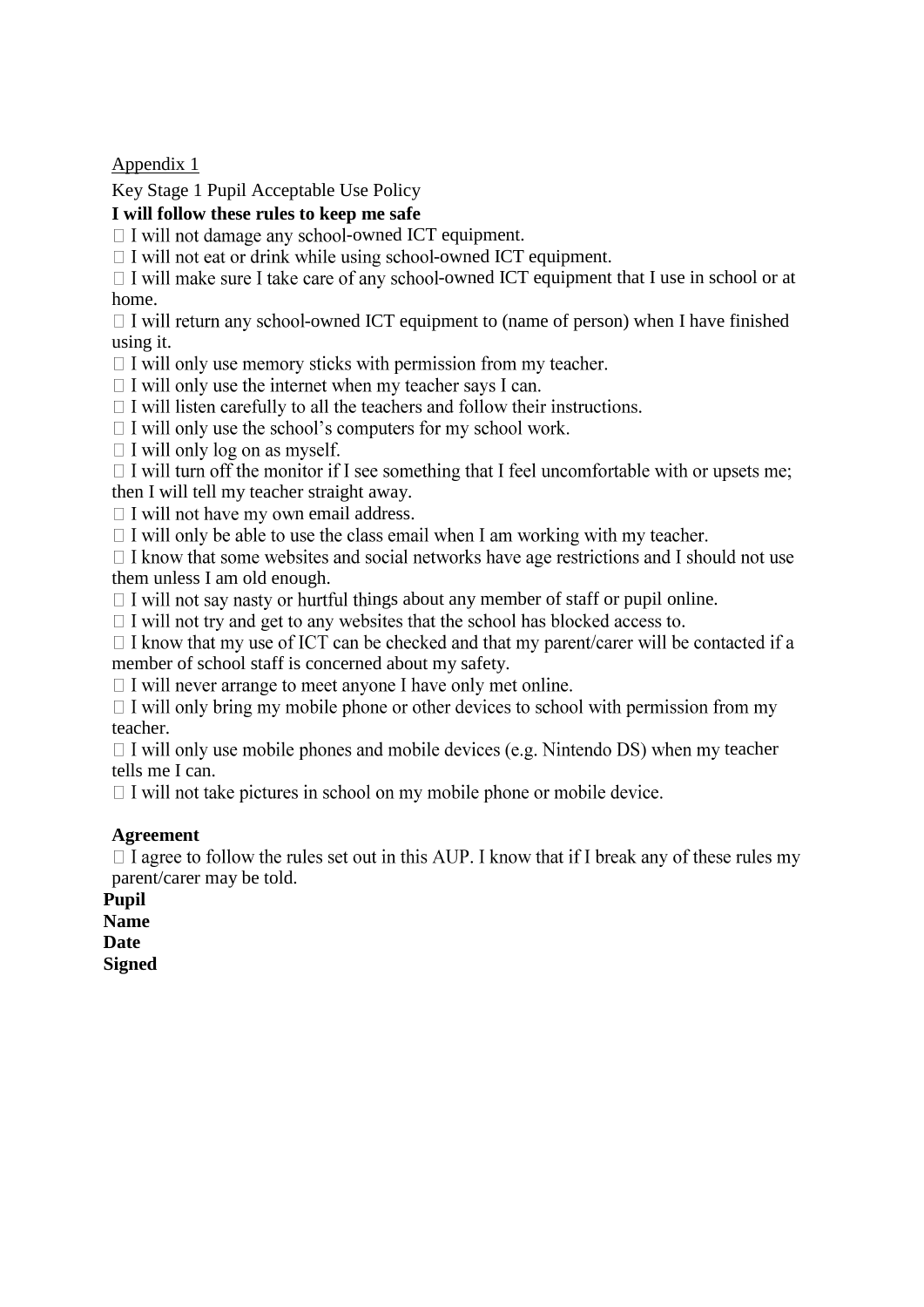<span id="page-21-0"></span>Appendix 2

<span id="page-21-1"></span>Key Stage 2 Pupil Acceptable Use Policy

**When using the school's ICT equipment and other information systems, I have understood and will comply with the following statements:** 

 $\Box$  I have read and know what the computer rules in this document mean to me.

 $\Box$  I will only go on the internet using my own username and password.

 $\Box$  I will make sure that my password for the internet is difficult to guess and I will not share my password with anybody else.

 $\Box$  If I think someone has guessed my password I will tell a teacher.

 $\Box$  I will not deliberately look for, save or send anything that could be unpleasant or nasty. If I see anything like this I will tell my teacher immediately.

 $\Box$  I will not try and get to any websites that the school has blocked access to.

 $\Box$  I will make sure I take care of any school-owned ICT equipment that I use in school or at home.

 $\Box$  I will only use memory sticks with permission from my teacher.

 $\Box$  I will not install any software on school computers.

 $\Box$  I will return any school-owned ICT equipment to (name of person) when I have finished using it.

 $\Box$  I know that my use of ICT can be checked and that my parent/carer contacted if a member of school staff is concerned about my safety.

 $\Box$  I will not damage any school-owned ICT equipment.

 $\Box$  I will not eat or drink while using school-owned ICT equipment.

## **Social Media**

 $\Box$  I know that some websites and social networks have age restrictions and I should not use them unless I am old enough.

 $\Box$  I will not say nasty or hurtful things about any member of staff or pupil online.

 $\Box$  I will not give away any of my personal details (full name, age, date of birth, sex, address etc.) or the personal details of other users in school, over the internet. This includes photographs or video images of me, other pupils or members of staff.

 $\Box$  I will never arrange to meet anyone I have only met online unless a trusted adult is with me.

 $\Box$  If I see any hurtful comments about the school, staff or pupils. I will take screenshots for evidence and report to the eSafeguarding coordinator. (named individual, e.g. anti-bullying lead)

#### **Managing Digital Content**

 $\Box$  I will only use school-owned equipment to create pictures, video and sound. Pictures, video and sound will not be taken without asking permission first.

 $\Box$  I will not publish anything online, e.g. images or pictures, without asking my teacher.